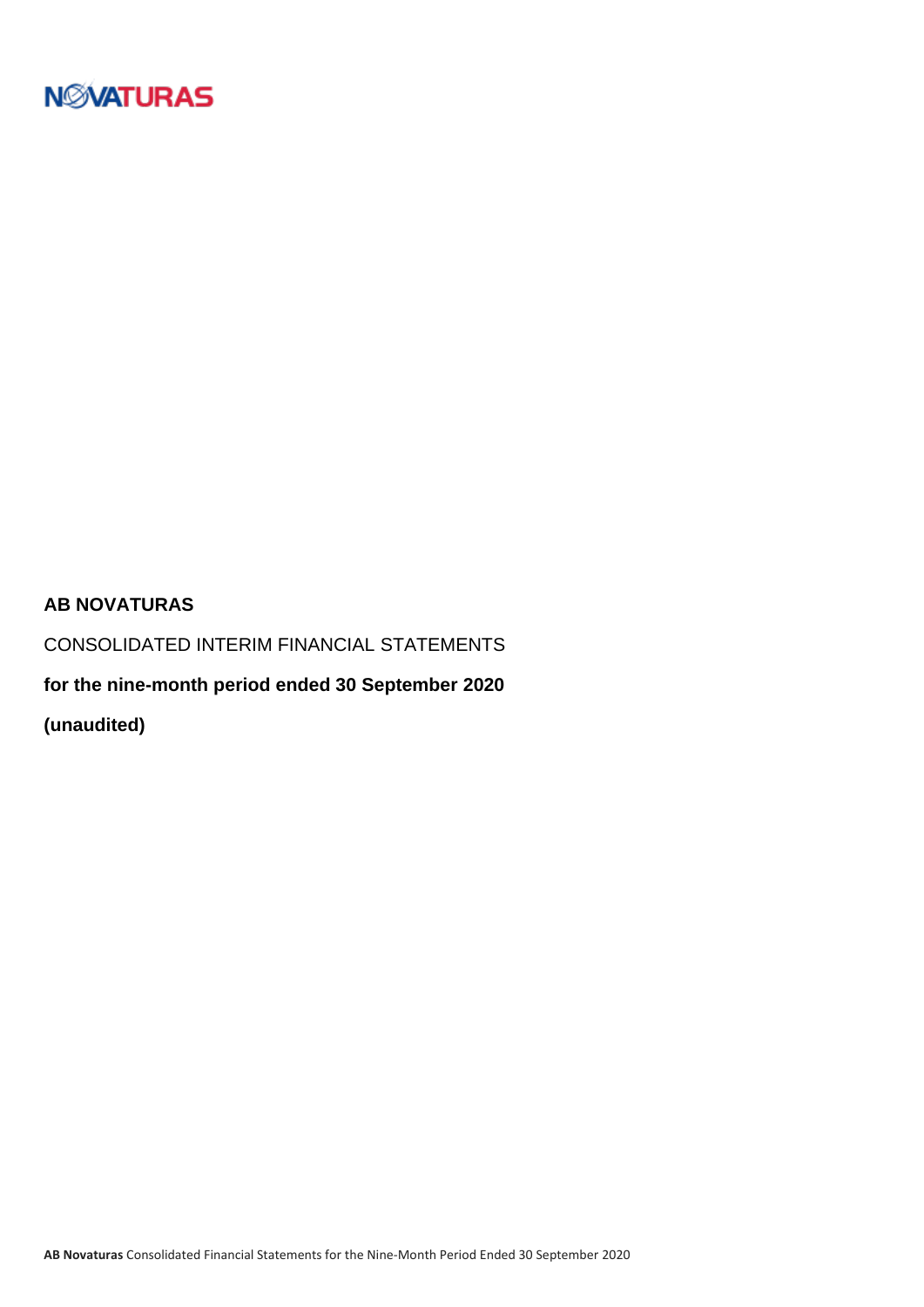# **N***N***XATURAS**

| Beginning of reporting period | 1 January 2020                                                                                                                                                                                                                                     |
|-------------------------------|----------------------------------------------------------------------------------------------------------------------------------------------------------------------------------------------------------------------------------------------------|
| End of reporting period       | 30 September 2020                                                                                                                                                                                                                                  |
| <b>Business name</b>          | Novaturas, AB (further - "Novaturas" or "the<br>Company") (The Company's financial statements<br>and activity ratios are presented consolidated with<br>the results of subsidiaries; separate reports of the<br>parent company are not presented.) |
| Legal form                    | Public limited company                                                                                                                                                                                                                             |
| <b>Registration date</b>      | 16 December 1999                                                                                                                                                                                                                                   |
| Registration number           | 135567698                                                                                                                                                                                                                                          |
| LEI code                      | 097900BGCW0000042109                                                                                                                                                                                                                               |
| Manager of register           | <b>State Enterprise Centre of Registers</b>                                                                                                                                                                                                        |
| Company address               | A. Mickevičiaus str. 27, LT-44245 Kaunas                                                                                                                                                                                                           |
| Telephone                     | +370 37 321 264                                                                                                                                                                                                                                    |
| Fax                           | +370 37 321 130                                                                                                                                                                                                                                    |
| Website                       | www.novaturasgroup.com                                                                                                                                                                                                                             |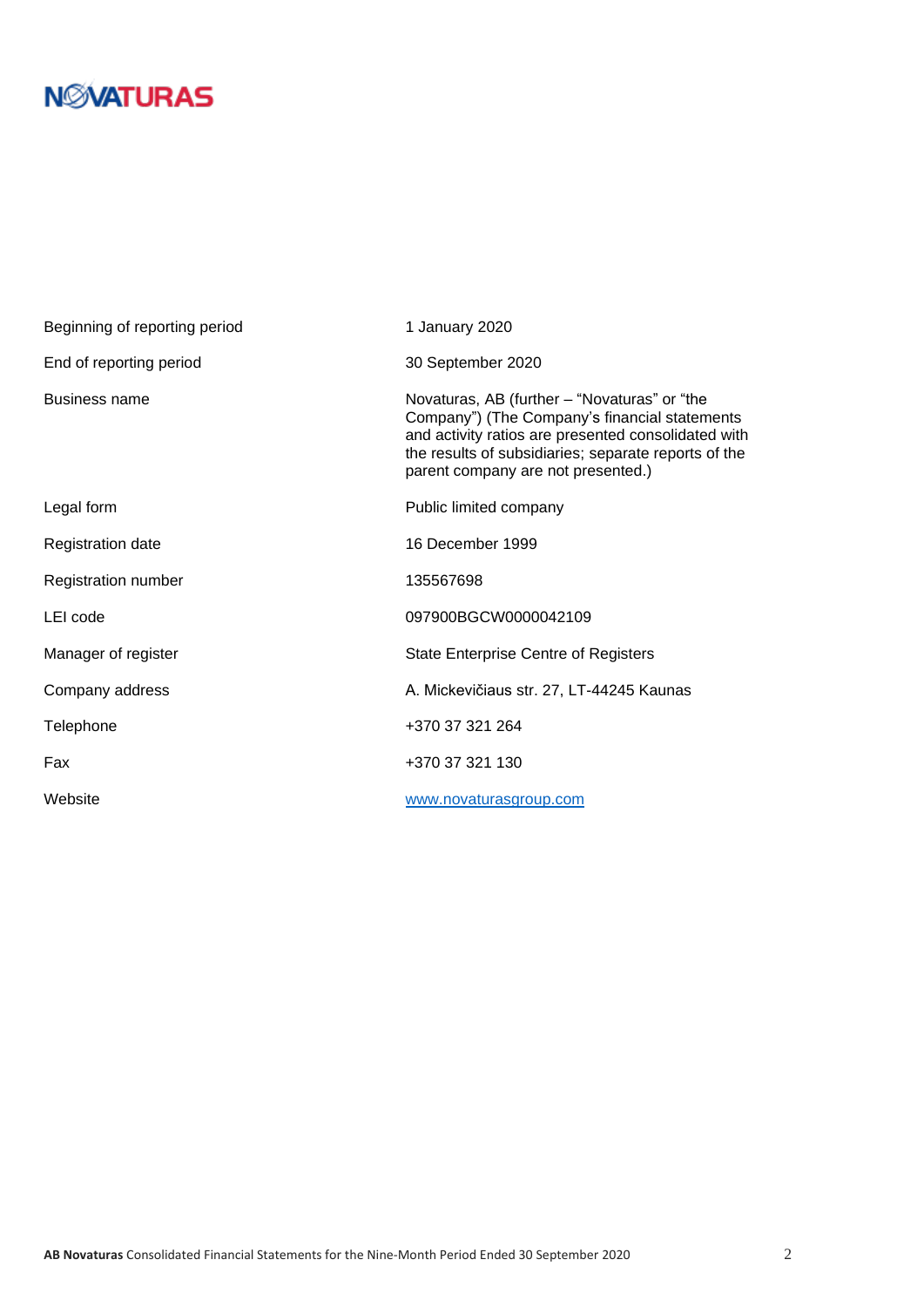# **NMATURAS**

### **Table of Contents**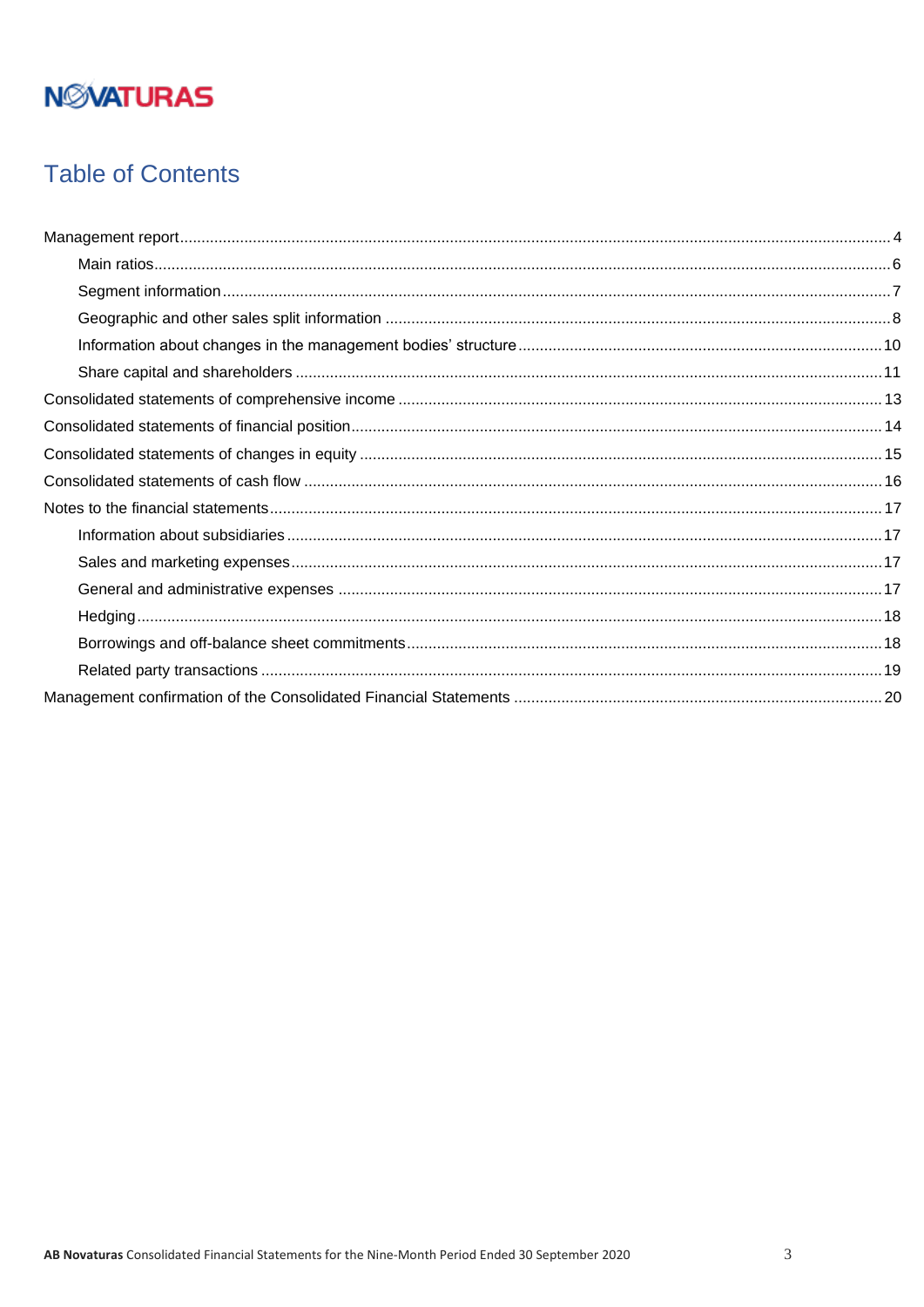

### <span id="page-3-0"></span>Management report

#### **2020 nine-month highlights:**

- Novaturas's turnover in the nine-months of 2020 was EUR 30.5 mln, while in the same period of 2019 it amounted to EUR 139.6 mln.
- Gross profit amounted to EUR 3.4 mln. In the same period of 2019, it was EUR 16.2 mln.
- Operating expenses amounted to EUR 5.2 mln (61.1% less than in the same period of 2019 when it was EUR 13.4 mln). Excluding the impact of commissions and one-time expenses, operating costs decreased by 40% from the same period a year earlier.
- **EBITDA amounted to EUR -1.6 mln, while in same period of 2019 it was EUR 3.0 mln.**
- The actual profit tax rate in the nine-months of 2020 was 10.2%, compared to 42.0% in the same period of 2019.
- Novaturas had a net loss of EUR 3.7 mln, compared to net profit of EUR 1.3 mln in the same period of 2019.
- In the first half of 2020, the Company served 42.433 clients, compared to 237.914 in the same period of 2019.

#### **2020 third-quarter highlights:**

- Novaturas's turnover in the third quarter of the year was EUR 7.1 mln, while in the same period of 2019 it amounted to EUR 56.3 mln.
- Gross profit amounted to EUR 0.8 mln, compared to EUR 6.1 mln in the same period of 2019.
- Operating expenses totaled EUR 1.6 mln, which was 68% less than in the same period of 2019 when amounted to EUR 4.9 mln. Excluding the impact of commissions and one-time expenses, operating costs decreased by 40.0% from the same period a year earlier.
- **EBITDA amounted to EUR -0.7 mln, while in the corresponding period of 2019 it was EUR 1.3 mln.**
- The actual profit tax rate in the period was 11.5%, compared to 12.4% in the same period of 2019.
- Novaturas had a net loss of EUR 1.5 mln, compared to net profit EUR 0.9 mln in the corresponding period of 2019.
- During third-quarter 11 228 clients travelled with Novaturas Group, compared to 95.939 clients in the same period of 2019.

#### **Management Comment**

Dear all,

Since the first quarter of 2020, tourism sector has been facing and operating in a new reality of constant changes. Due to restrictions caused by the pandemic, only in July we were able to partially resume our operations in all Baltic countries. Constantly changing morbidity rates calculation rules and different state regulations in all the Baltics resulted that we could not resume flights to most of our holiday destinations. Because of these reasons we were able to offer holidays this year only in few countries - Greece, Tunisia and Cyprus. This undoubtedly affected 9 months results - revenue amounted to EUR 30.5 million (at the same time last year – EUR 139.6 million), we incurred a net loss of EUR 3.7 million (we earned a net profit of EUR 1.3 million in the corresponding period in 2019).

To ensure the Company's liquidity and improve future performance ratios, we continue to adhere to the crisis period program. The main aspects of this program are strict cost-saving policy, absorption of states aid measures, cash flow regulation.

We have managed to consistently optimize the Company's costs throughout the crisis. During the first three quarters of 2020, we have reduced our operating expenses by 61.1% if compared with the respective period in 2019. We have agreed with the bank to delay payments of a long-term loan and extend the overdraft until the end of March 2021. These decisions and agreements helped to ensure the Company's liquidity until we can operate more sustainably.

We have actively worked and continue to do so with the governments and responsible institutions of the Baltic States. In Latvia we have received a loan of EUR 1 million, in Lithuania - EUR 5 million long term loan. The Estonian and Latvian governments have provided us with EUR 60 thousand and 81 thousand subsidies. In Latvia, we have also received repatriation compensation of EUR 167 thousand. In all markets we have used a salary compensation of EUR 233 thousand. These state aid measures are crucial for balancing cash flows, and we use them both to ensure the company's liquidity and to refund the travelers. We continue to seek dialogue with the governments on the most sustainable and effective solutions to secure the future of the tourism sector in the face of an unprecedented crisis.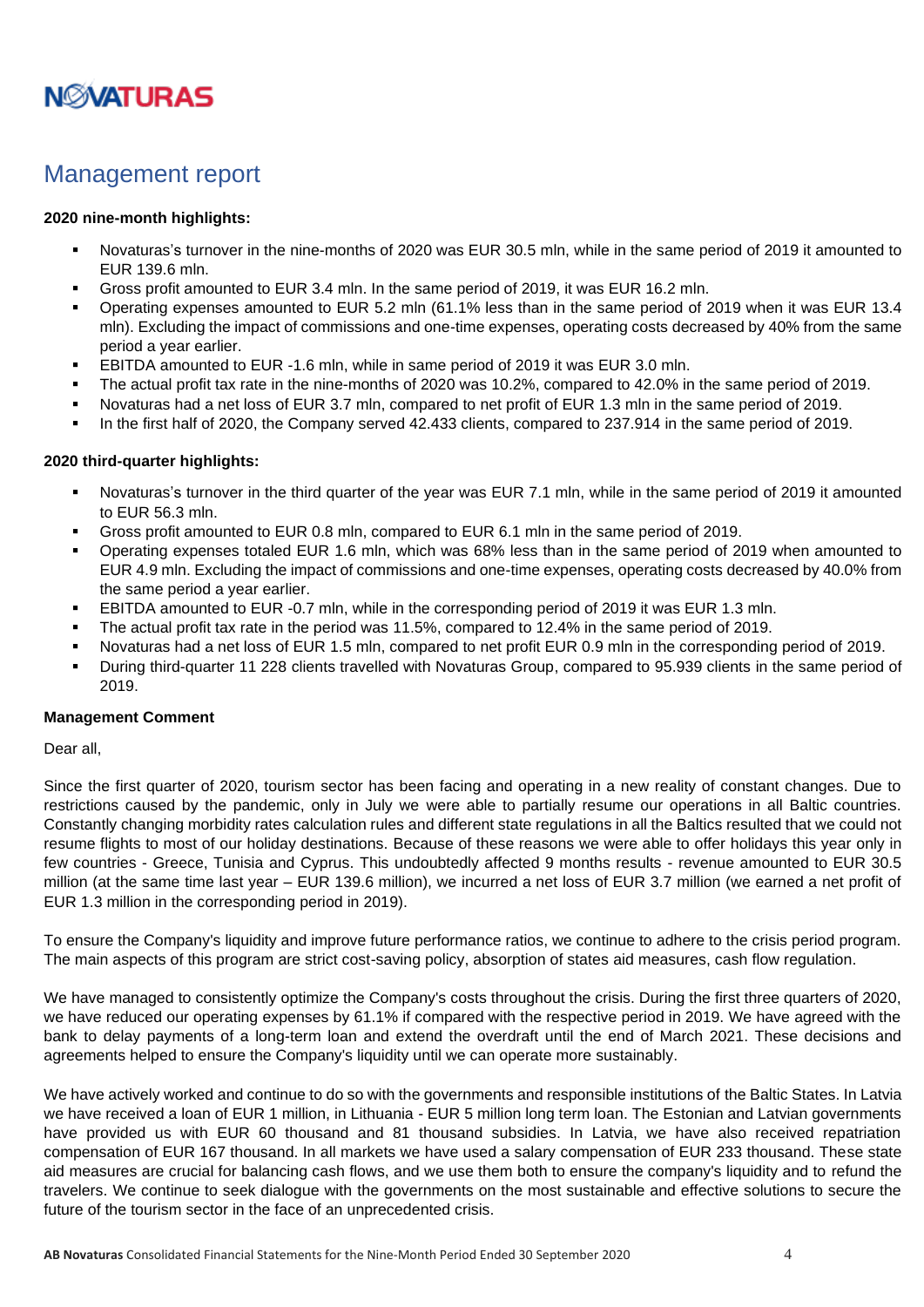

We appreciate our travelers expressed confidence in the tourism sector during this unsettling period. Most of our travelers have agreed to postpone trips affected by COVID-19 restrictions. Postponed travel reservations amount up to EUR 5.8 million. Part of travelers chose vouchers as an alternative for cancelled trips. Value of these vouchers reaches EUR 1.3 million. In total group wide we have received requests for refunds for about EUR 8 million. To the date, we have returned around EUR 5.5 million. For this matter in Lithuania we additionally agreed on EUR 1 million long-term loan, which allowed to refund part of the cancelled trips. We were one of the first to start refunding money for cancelled trips.

To strengthen our relationship with travelers and ensure their good experience, we took over the core business of the subsidiary "Sofa Travel". Centralization of customer service processes is one of the planned steps to make Company's own sales channels more effective. This will help to adapt to the newly forming traveling habits, improve the experience of the travelers, maintain high standards of services provided.

In June we have introduced new product to the market – domestic traveling. We have offered accommodation services and sightseeing trips in Lithuania and since the end of July – holiday options in all the Baltics. The revenue of local tourism in the Baltic States in July-September reached 4% of total revenue generated by "Novaturas" group during the relevant period. Interest in local tourism is gradually growing and we will continue to develop it.

We have noticed that people who could not travel during their vacations this year are willingly planning their holidays next year. It influenced us to open sales of 2021 summer and 2021 - 2022 winter holiday seasons unusually early. Tourism infrastructure has already adapted to new health and safety requirements. Safe traveling recommendations have already become a part of our daily lives and it results in more confident future holidays planning.

Sincerely,

Audronė Keinytė

CEO

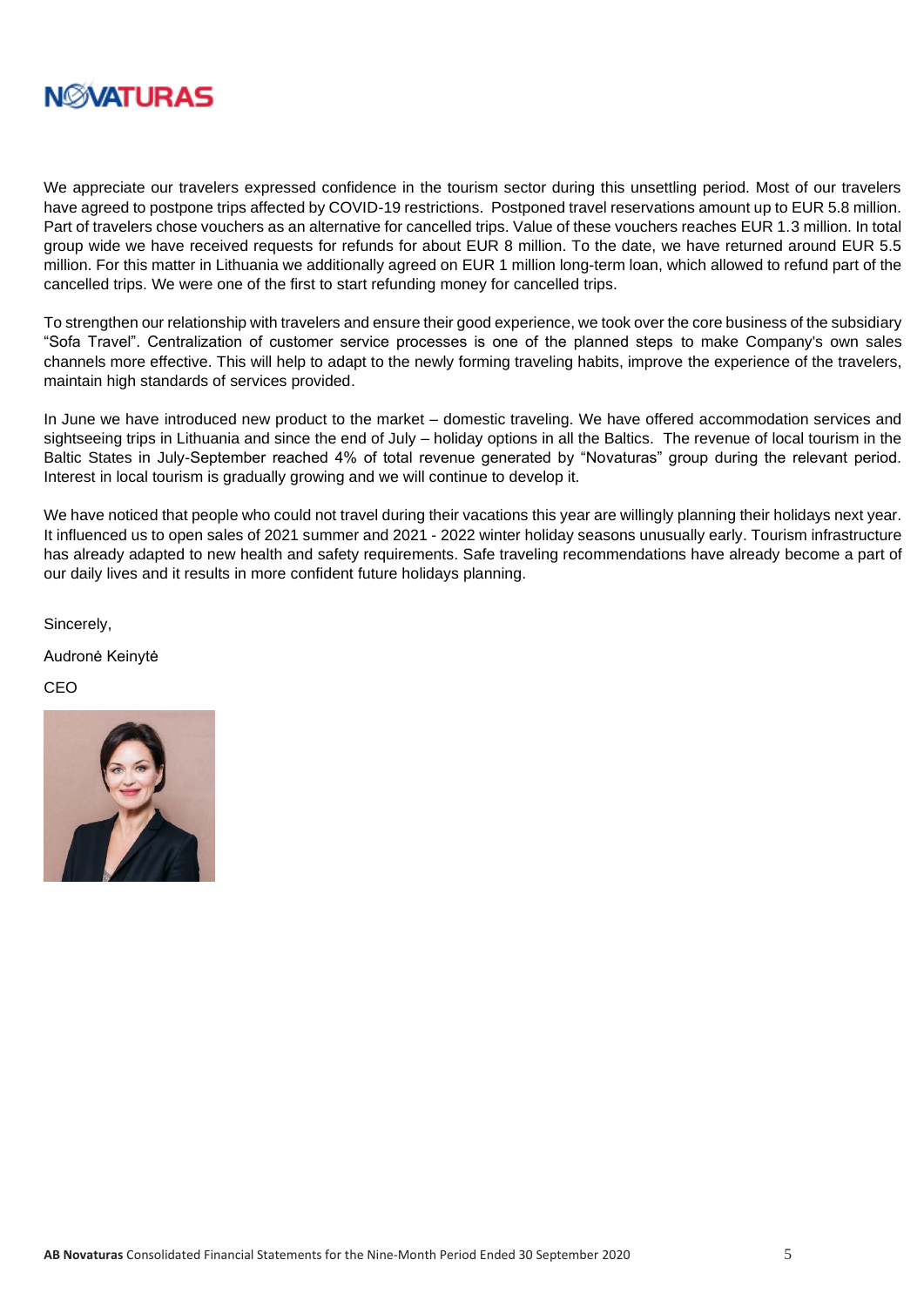# **NMATURAS**

### <span id="page-5-0"></span>**Main ratios**

| <b>Financial indicators*</b> | Q3 2020  | Q3 2019 | Change, %                | 9M 2020  | 9M 2019 | Change, % |
|------------------------------|----------|---------|--------------------------|----------|---------|-----------|
| <b>Sales</b>                 | 7,078    | 56,311  | $-87,4$                  | 30,554   | 139,571 | $-78.1$   |
| Gross profit                 | 768      | 6.098   | $-87.4$                  | 3,429    | 16,158  | $-78.8$   |
| <b>EBITDA</b>                | (741)    | 1,287   | $\blacksquare$           | (1,581)  | 3,015   |           |
| Operating profit (EBIT)      | (802)    | 1,191   | ۰                        | (1,770)  | 2,789   |           |
| Profit before taxes          | (1,639)  | 1,032   | ٠                        | (4, 115) | 2,311   |           |
| Net profit for the period    | (1, 450) | 904     | $\overline{\phantom{a}}$ | (3,694)  | 1,341   |           |

| <b>Relative indicators/ratios</b>    | Q3 2020   | Q3 2019   | Change                   | 9M 2020   | 9M 2019   | Change            |
|--------------------------------------|-----------|-----------|--------------------------|-----------|-----------|-------------------|
| Number of ordinary registered share  | 7,807,000 | 7,807,000 | $\overline{\phantom{a}}$ | 7,807,000 | 7,807,000 | ۰.                |
| Profit per share (EUR)               | $-0.19$   | 0.12      | $-0.30$                  | $-0.47$   | 0.17      | $-0.64$           |
| Gross profit margin (%)              | 10.9      | 10.8      | $+0.1$ pp                | 11.2      | 11.6      | $-0.4$ pp         |
| EBITDA margin (%)                    | $-10.5$   | 2.3       | $-12.8pp$                | $-5.2$    | 2.2       | $-7.4$ pp         |
| EBIT margin (%)                      | $-11.3$   | 2.1       | $-13.4pp$                | $-5.8$    | 2.0       | $-7.8$ pp         |
| Profit before taxes margin (%)       | $-23.2$   | 1.8       | $-25.0pp$                | $-13.5$   | 1.7       | $-15.2pp$         |
| Net profit margin for the period (%) | $-20.5$   | 1.6       | $-22.1$                  | $-12.1$   | 1.0       | $-13.1pp$         |
| Return on assets (ROA) (%)           | $-2.9$    | 1.6       | $-4.5$ pp                | $-7.0$    | 2.4       | $-9.4pp$          |
| Debt / equity ratio (%)              | 106.0     | 40.2      | 65.8pp                   | 106.0     | 40.2      | 65.8pp            |
| Equity ratio (%)                     | 30.7      | 30.0      | 0.7 <sub>pp</sub>        | 30.7      | 30.0      | 0.7 <sub>pp</sub> |
| Actual profit tax rate (%)           | 11.5      | 12.4      | $-0.9pp$                 | 10.2      | 42.0      | $-31.7$ pp        |
| Total liquidity ratio                | 0.78      | 0.83      | $-0.05$                  | 0.78      | 0.83      | $-0.05$           |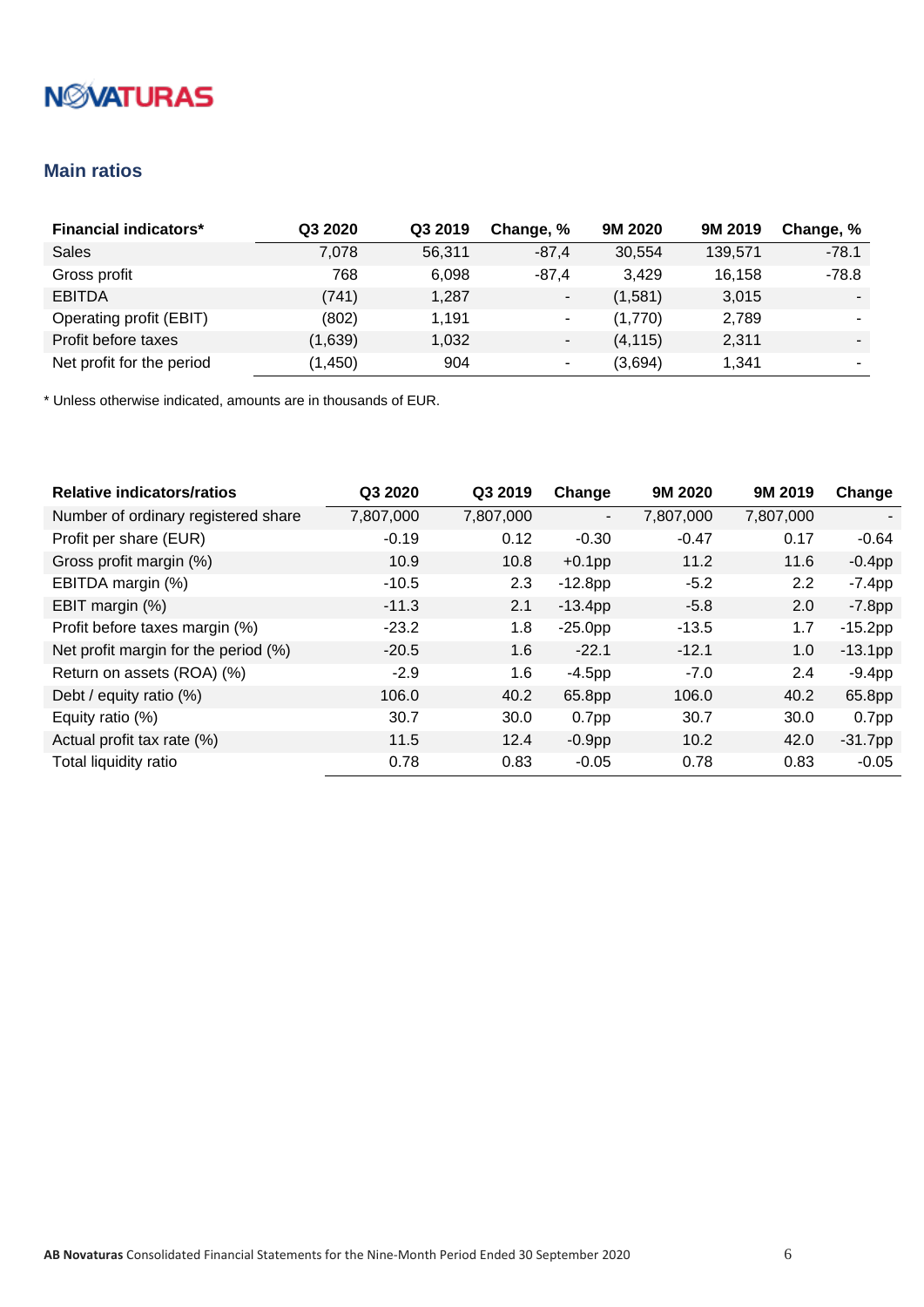

#### <span id="page-6-0"></span>**Segment information**

For management purposes, Novaturas is organized into business units based on its services (product category), which are as follows:

Flight package tours Sightseeing tours by coach Sightseeing tours by plane Other sales (flight tickets, hotels, block seats sale to other operators, own agencies commissions)

(Unless otherwise indicated, amounts are in thousands of EUR)

|                             | Q3 2020  | Q3 2019   | Change    | 9M 2020   | 9M 2019    | Change            |
|-----------------------------|----------|-----------|-----------|-----------|------------|-------------------|
| <b>Flight package tours</b> |          |           |           |           |            |                   |
| <b>Sales</b>                | 5,879    | 48,578    | $-87.9%$  | 25,880    | 121,417    | $-78.7%$          |
| Cost of sales               | (5, 240) | (42, 728) | $-87.7%$  | (23, 132) | (105, 903) | $-78.2%$          |
| <b>Gross profit</b>         | 639      | 5,850     | $-89.1%$  | 2,748     | 15,514     | $-78.2%$          |
| Gross profit margin (%)     | 10.9%    | 12.0%     | $-1.2$ pp | 10.6%     | 12.8%      | $-2.2pp$          |
| Sales commission expenses   | (402)    | (2,871)   | $-86.0%$  | (1,602)   | (7, 164)   | $-77.6%$          |
| Sales profit by segment     | 237      | 2,979     | $-92.0%$  | 1,146     | 8,350      | $-86.3%$          |
| Sales profit margin (%)     | 4.0%     | 6.1%      | $-2.1pp$  | 4.4%      | 6.9%       | $-2.5$ pp         |
|                             |          |           |           |           |            |                   |
| Sightseeing tours by coach  |          |           |           |           |            |                   |
| <b>Sales</b>                | 59       | 1,646     | $-96.4%$  | 88        | 2,954      | $-97.0%$          |
| Cost of sales               | (40)     | (1,329)   | $-97.0%$  | (72)      | (2, 419)   | $-97.0%$          |
| <b>Gross profit</b>         | 19       | 317       | $-94.0%$  | 16        | 535        | $-97.0%$          |
| Gross profit margin (%)     | 32.2%    | 19.3%     | 12.9pp    | 18.2%     | 18.1%      | 0.1 <sub>pp</sub> |
| Sales commission expenses   | (3)      | (72)      | $-95.8%$  | (4)       | (130)      | $-96.9%$          |
| Sales profit by segment     | 16       | 245       | $-93.5$   | 12        | 405        | $-97.0%$          |
| Sales profit margin (%)     | 27.1%    | 14.9%     | 12.2pp    | 13.6%     | 13.7%      | $-0.1$ pp         |
|                             |          |           |           |           |            |                   |
| Sightseeing tours by plane  |          |           |           |           |            |                   |
| Sales                       | 33       | 505       | $-93.5%$  | 251       | 1,319      | $-81.0%$          |
| Cost of sales               | (39)     | (402)     | $-90.3%$  | (224)     | (1,057)    | $-78.8%$          |
| <b>Gross profit</b>         | (6)      | 103       | $-105.8%$ | 27        | 262        | $-89.7%$          |
| Gross profit margin (%)     | $-18.2%$ | 20.4%     | $-38.6pp$ | 10.8%     | 19.9%      | $-9.1pp$          |
| Sales commission expenses   | (1)      | (27)      | $-96.3%$  | (13)      | (70)       | $-81.4%$          |
| Sales profit by segment     | (7)      | 76        | $-109.2%$ | 14        | 192        | $-92.7%$          |
| Sales profit margin (%)     | 21.2%    | 15.0%     | $-36.3pp$ | 5.6%      | 14.6%      | $-9.0pp$          |
|                             |          |           |           |           |            |                   |
| <b>Other products</b>       |          |           |           |           |            |                   |
| <b>Sales</b>                | 1,107    | 5,582     | $-80.2%$  | 4,335     | 13,881     | $-68.8%$          |
| Cost of sales               | (991)    | (5,754)   | $-82.8%$  | (3,697)   | (14, 034)  | $-73.7%$          |
| <b>Gross profit</b>         | 116      | (172)     |           | 638       | (153)      |                   |
| Gross profit margin (%)     | 10.5%    | $-3.1%$   | 13.6pp    | 14.7%     | $-1.1%$    | 15.8pp            |
| Sales commission expenses   |          |           |           |           |            |                   |
| Sales profit by segment     | 116      | (172)     |           | 638       | (153)      |                   |
| Sales profit margin (%)     | 10.5%    | $-3.1%$   | 13.6pp    | 14.7%     | $-1.1%$    | 15.8pp            |

Sales of flight package tours accounted for the largest part of sales. Sightseeing tours by coach and by plane remained small products, while sales of other activities have limited impact on the overall profit.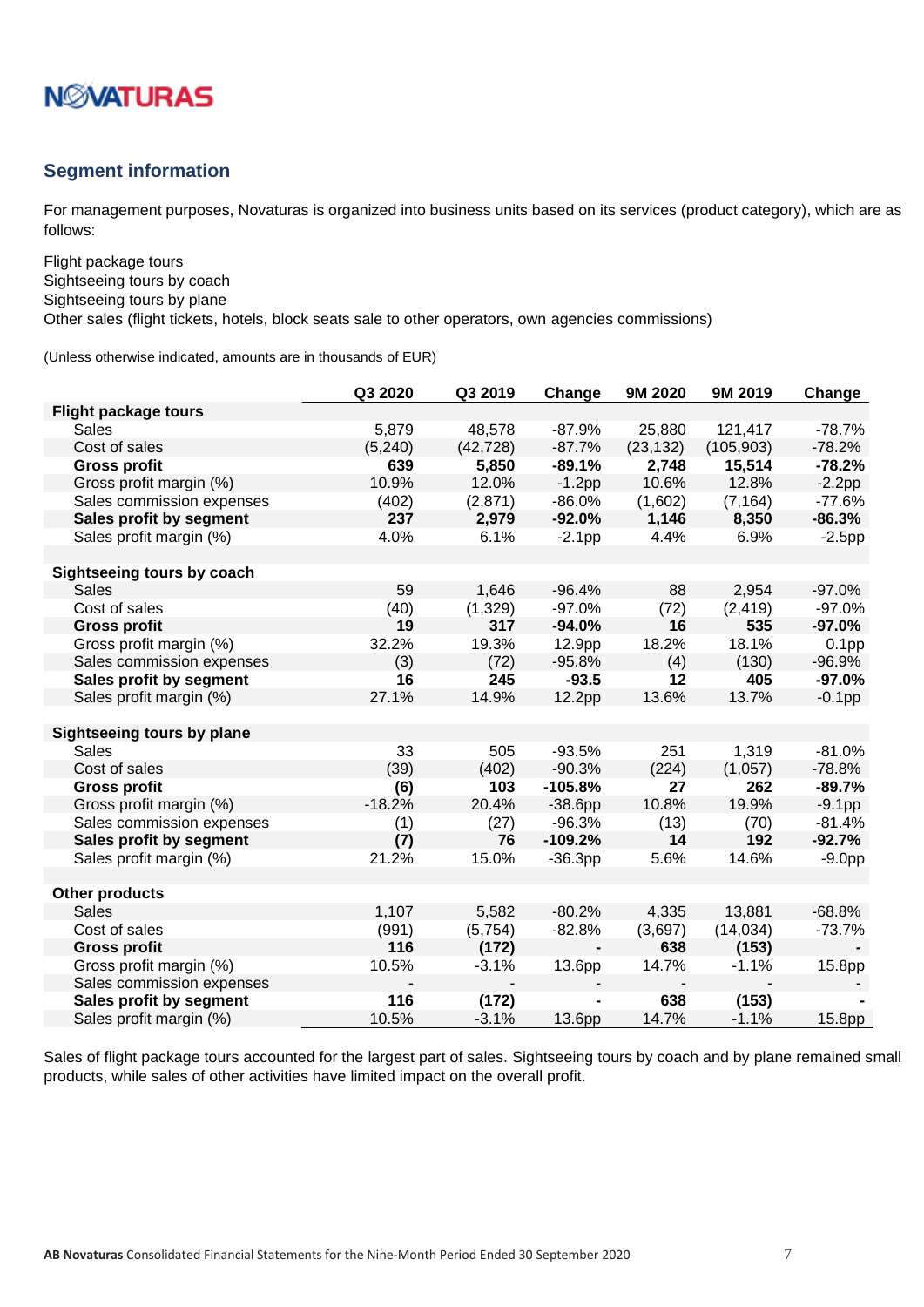

#### <span id="page-7-0"></span>**Geographic and other sales split information**

The Company's activities included tour organization and the distribution of tours through diversified and complementary distribution channels: a retail network of travel agencies and own retail channels (own travel agencies, e-commerce sales, tickets only sales through the Global Distribution System (GDS)). The Company partners with over 400 travel agencies, including all of the major agencies in the Baltics and more than 60 in Belarus. E-commerce sales are via Company websites. During the nine-months of 2020, the Company's websites were visited by 1.9 million unique visitors, which is 45% less than the 3.4 million unique visitors in the nine-months of 2019.

The Group sells flight tickets for its own organized charter flights via GDS, which means that Novaturas' charter tickets are available worldwide – to travel agents and also to passengers directly via internet portals for airline tickets.

The table below shows a breakdown of revenue by distribution channels:

|                 | Q32020. % | Q3 2019, % | Change    | 9M 2020, % | 9M 2019, % | Change    |
|-----------------|-----------|------------|-----------|------------|------------|-----------|
| Travel agencies | 72.8      | 70.8       | $+2.0$ pp | 74.3       | 71.9       | $+2.6$ pp |
| Own retail      | 11.7      | 10.7       | $+1.0$ pp | 11.5       | 11.3       | $+0.2$ pp |
| Web sales       | 13.3      | 15.6       | $-2.3$ pp | 13.0       | 14.8       | $-1.8$ pp |
| <b>GDS</b>      | 2.2       | 2.9        | $-0.7$ pp | 1.2        | 2.1        | $-0.9$ pp |
| <b>Total</b>    | 100.0     | 100.0      |           | 100.0      | 100.0      |           |

Due to the restrictions caused by the COVID-19 pandemic, Novaturas Group has suspended its operation in the second quarter of 2020. Restrictions imposed have influenced 9 months 2020 financial results significantly.

Number of clients served by country of sales (in thousands of clients):

|              | Q3 2020 | Q3 2019 | Change, % | 9M 2020 | 9M 2019 | Change, % |
|--------------|---------|---------|-----------|---------|---------|-----------|
| Lithuania    | 4.7     | 49.8    | $-90.6$   | 17.3    | 121.5   | $-85.7$   |
| Latvia       | 1.1     | 23.7    | $-95.5$   | 8.3     | 50.7    | $-83.6$   |
| Estonia      | 5.5     | 26.2    | $-79.1$   | 16.7    | 63.4    | $-73.9$   |
| Other        |         | 1.1     | $-100.0$  | 0.1     | 1.9     | $-93.3$   |
| <b>Total</b> | 11.3    | 100.9   | $-88.9$   | 42.4    | 237.9   | $-82.2$   |

The Company's main product remained packaged tours. Number of clients served by product category (in thousands of clients):

|                                                     | Q3 2020 | Q3 2019 | Change, % | 9M 2020 | 9M 2019 | Change, % |
|-----------------------------------------------------|---------|---------|-----------|---------|---------|-----------|
| Flight package tours                                | 8,7     | 76,3    | $-88,6$   | 35,1    | 192,5   | $-81,8$   |
| Sightseeing tours by coach                          | 0,3     | 4,4     | $-93,7$   | 0,5     | 8,7     | $-94,7$   |
| Sightseeing tours by plane                          | ۰.      | 0,5     | $-100,0$  | 0,2     | 1,4     | $-85,4$   |
| Other sales (separate flight and hotel<br>services) | 2,2     | 19,7    | $-88,7$   | 6,7     | 35,2    | $-81,1$   |
| Total                                               | 11,2    | 100,9   | $-88,9$   | 42.5    | 237,9   | $-82,2$   |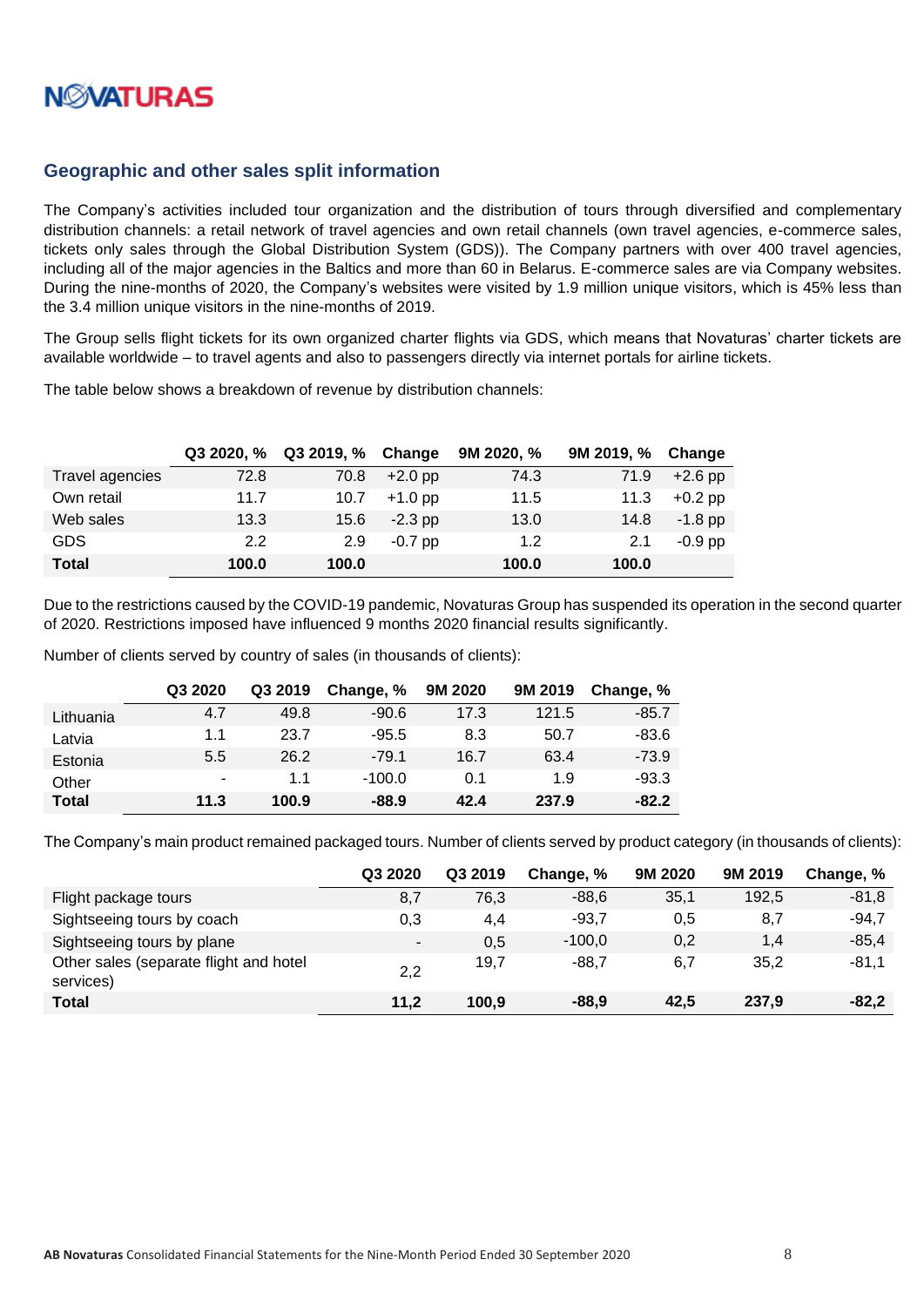

Due to COVID-19 restrictions, the most popular summer holiday destinations (Turkey, Bulgaria and Greece) were not open at the usual time and from the very beginning of the summer season. Winter holiday destinations (Egypt, the Spanish island of Tenerife, ski and exotic destinations) before COVID-19 impact were more in demand compared to the same period in 2019.

The breakdown of group package travel sales by destinations is as follows:

|                                  | Q3 2020, %     | Q3 2019, % Change |                          | 9M 2020, %               | 9M 2019, % | Change                   |
|----------------------------------|----------------|-------------------|--------------------------|--------------------------|------------|--------------------------|
| Turkey                           | ۰              | 47,6              | $\overline{\phantom{a}}$ | $\overline{\phantom{a}}$ | 40,7       | $\overline{\phantom{a}}$ |
| Greece                           | 61,9           | 18,1              | ٠                        | 14,7                     | 13,1       | $\blacksquare$           |
| Egypt                            | $\blacksquare$ | 2,8               | ٠                        | 38,4                     | 16,2       | $\overline{\phantom{a}}$ |
| <b>Bulgaria</b>                  | 2,4            | 17,2              | ٠                        | 0,6                      | 9,7        | $\blacksquare$           |
| Spain (including Canary Islands) | $\sim$         | 3,0               | $\overline{\phantom{a}}$ | 10,7                     | 5,0        | $\blacksquare$           |
| Skiing                           | ۰              | -                 | ۰                        | 9,2                      | 2,5        | ۰                        |
| Long haul                        | ۰              | 0,1               | $\overline{\phantom{0}}$ | 13,0                     | 3,1        | $\blacksquare$           |
| Other destinations               | 35,7           | 11,2              | ٠                        | 13.4                     | 9,7        | $\blacksquare$           |
| <b>Total</b>                     | 100,0          | 100,0             | $\blacksquare$           | 100,0                    | 100,0      |                          |

Group monthly sales seasonality was as follows:

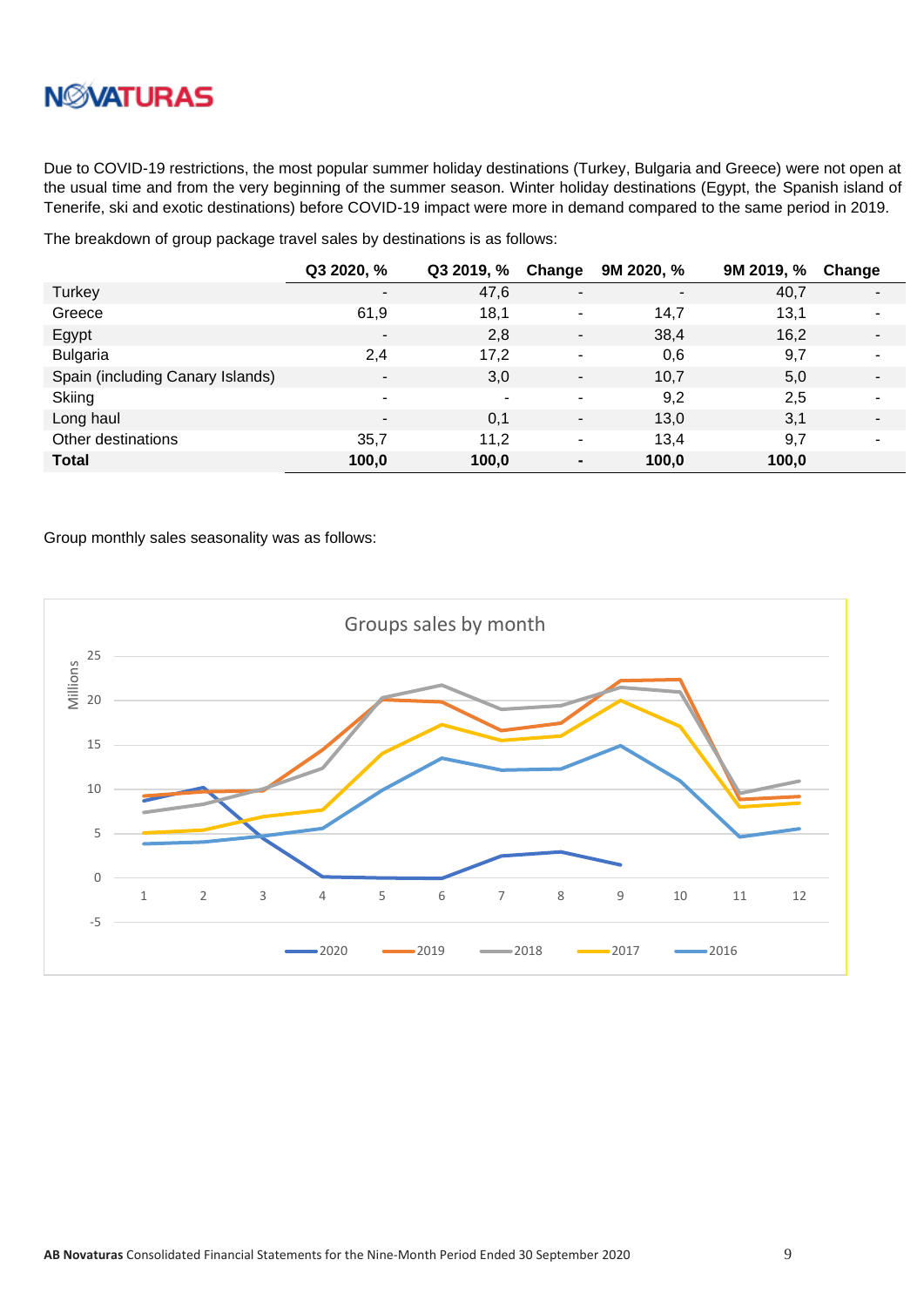

#### <span id="page-9-0"></span>**Information about changes in the management bodies' structure**

According to the decision of the ordinary general meeting of the shareholders of the Company the management bodies' structure has been changed by eliminating the Supervisory Board of the Company and increasing members of the Board from 3 to 5. The Company as of the 30<sup>th</sup> of June 2020 has one collegial body - the Board, to which part of the supervisory functions were delegated. 2 members of increased and newly elected Board shall be independent. A team of the Company's top executives formed the previous members of the Board.

Considering the structure of the Company's shareholders, the size of the Company, the number of employees, and the structure of Novaturas Group, the proposed changes in corporate governance shall simplify the management of the Company and make it more efficient. Greater involvement of independent members in the management of the Company, rather than in supervision, shall provide opportunities to supplement the existing competencies of the Company and make maximum use of the knowledge and experience of the current management and at the same time incorporate new approaches and good governance practices. The changes also shall strengthen the management of the group, with more decisions relating to subsidiaries being added to the Board's remit.

A model like this is recommended among the most effective forms of corporate governance, ensures the representation of shareholders and other stakeholders, and the efficiency and productivity of the Company's operations.

The Board is elected for 4 years. The new members of the Board of the Company are competent professionals with the needed experience.

| <b>Name</b>        | <b>Position on the</b><br><b>Board</b>           | <b>Legal entity and position</b>                                                                                                                                                                                                                                                                              | וש וסעווווטרו<br>shares<br>held in the<br>Company | <b>Start of term</b> |
|--------------------|--------------------------------------------------|---------------------------------------------------------------------------------------------------------------------------------------------------------------------------------------------------------------------------------------------------------------------------------------------------------------|---------------------------------------------------|----------------------|
| Ugnius Radvila     | Member of the<br><b>Board</b>                    |                                                                                                                                                                                                                                                                                                               | 740,702                                           | 2020-06-30           |
| Vidas Paliūnas     | Member of the<br>Board                           | Business Center 32, UAB; - Member of the<br><b>Management Board</b>                                                                                                                                                                                                                                           | 535,278                                           | 2020-06-30           |
| Janek Pohla        | Member of the<br>Board                           | Member of the Board of the Estonian Chamber<br>of Commerce and Industry; Tahe Outdoors, OU<br>- member of Management Board; Rendez<br>Vous, OU - member of Management Board<br>and sole owner                                                                                                                 | 800,000                                           | 2020-06-30           |
| Andrius Jurkonis   | Member of the<br>Board (independent<br>member)   | Open type investment fund Axia Capital - fund<br>manager; Farmacijos kapitalas, JSC - director;<br>New Pharma, CEE - director; Privataus<br>kapitalo investicijos, JSC - director; New retail<br>LV, JSC - director and 100% owner                                                                            |                                                   | 2020-06-30           |
| Virginijus Lepeška | Chairman of the<br>Board (independent<br>member) | Organizacijų vystymo centras, JSC -<br>consultant, chairman of the Board; OVC<br>mokymai, JSC - consultant; AL holdingas, JSC<br>- deputy director, member of the Board;<br>Swenheim, JSC - deputy director, member of<br>the Board; Biseris, JSC - member of the Board;<br>Lewben, JSC – member of the Board |                                                   | 2020-06-30           |

Information about the Board as of the 30<sup>th</sup> of September 2020:

**Number of**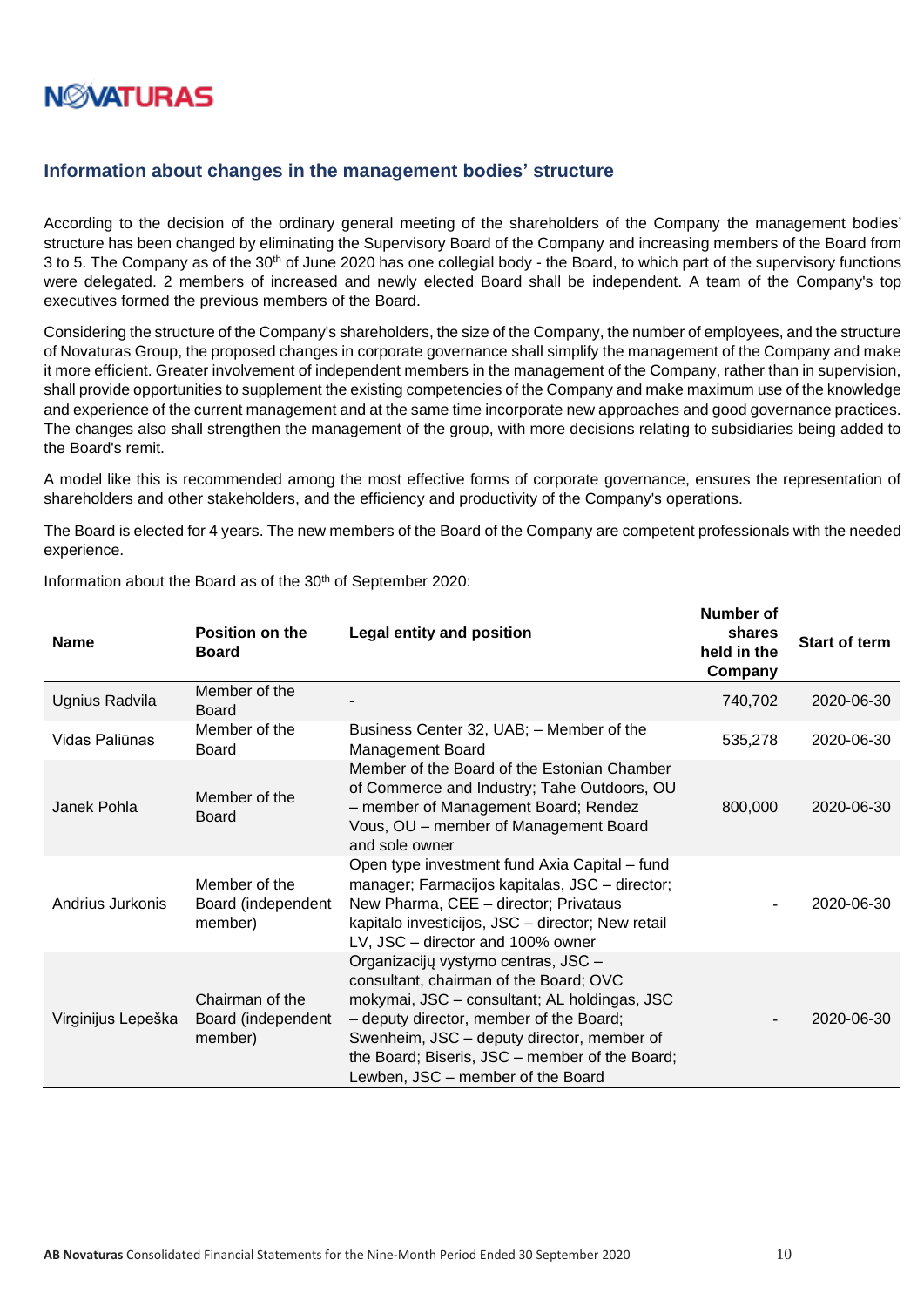## **NØVATURAS**

Company's top executives as of the 30<sup>th</sup> of September 2020:

| <b>Name</b>     | <b>Position within the Company</b> | Number of<br>shares held<br>in the<br>Company |
|-----------------|------------------------------------|-----------------------------------------------|
| Audronė Keinytė | CEO                                |                                               |
| Tomas Staškūnas | CFO                                | 58,192                                        |
| leva Galvydienė | CCO                                |                                               |

#### <span id="page-10-0"></span>**Share capital and shareholders**

The Company's share capital is EUR 234,210. It consists of 7,807,000 ordinary registered shares with a nominal value of EUR 0.03. The number of shares of the Company that grant votes in the General Meeting of Shareholders is 7,807,000.

The ordinary registered shares of AB Novaturas (ISIN code LT0000131872) are listed on the Official List of the Nasdaq Vilnius Stock Exchange (symbol NTU1L) and on the Warsaw Stock Exchange (symbol NTU, ISIN code LT0000131872).

Information about trading in AB Novaturas shares from 21 March 2018 to 30 September 2020 on the Nasdaq Vilnius exchange in Lithuania:

|                                 | <b>Currency</b> | Opening<br>price | <b>Maximum</b><br>price | Lowest<br>price | <b>Closing</b><br>price | Average<br>price | <b>Volume</b><br>(quantity) | Volume<br>(EUR) |
|---------------------------------|-----------------|------------------|-------------------------|-----------------|-------------------------|------------------|-----------------------------|-----------------|
| Q1 2018                         | <b>EUR</b>      | 11.00            | 12.40                   | 10.56           | 10.85                   | 11.38            | 17,830                      | 202,845         |
| Q2 2018                         | <b>EUR</b>      | 10.85            | 11.37                   | 10.67           | 11.20                   | 11.01            | 183,160                     | 2,016,183       |
| Q3 2018                         | <b>EUR</b>      | 11.25            | 12.78                   | 11.05           | 11.05                   | 11.76            | 57,065                      | 671,148         |
| Q4 2018                         | <b>EUR</b>      | 11.20            | 11.23                   | 7.90            | 8.00                    | 8.94             | 111,267                     | 994,816         |
| Q1 2019                         | <b>EUR</b>      | 7.90             | 8.60                    | 7.90            | 8.31                    | 8.28             | 53,408                      | 442,387         |
| Q <sub>2</sub> 2019             | <b>EUR</b>      | 8.31             | 8,50                    | 6.80            | 7.05                    | 8,02             | 276,376                     | 2,216,747       |
| Q3 2019                         | <b>EUR</b>      | 7.15             | 7.80                    | 6.40            | 6.55                    | 7.03             | 61,452                      | 431,871         |
| Q4 2019                         | <b>EUR</b>      | 6.55             | 6.80                    | 4.20            | 4.30                    | 4.27             | 1,380,166                   | 5,906,141       |
| Q1 2020                         | <b>EUR</b>      | 4.30             | 4.68                    | 2.12            | 2.22                    | 3.89             | 821,795                     | 3,200,535       |
| Q <sub>2</sub> 20 <sub>20</sub> | <b>EUR</b>      | 2.20             | 3.02                    | 1.93            | 2.32                    | 2.05             | 4,359,777                   | 8,931,213       |
| Q3 2020                         | <b>EUR</b>      | 2.32             | 2.36                    | 1.76            | 1.77                    | 2.06             | 833.520                     | 1.719.428       |

As of 30 September 2020, the company's market capitalization was EUR 16.0 million and remains the same in the third quarter.

Information about trading in AB Novaturas shares from 21 March 2018 to 30 September 2020 on the "GPW main market" at the Warsaw Stock Exchange in Poland:

|                                 | <b>Currency</b> | Opening<br>price | <b>Maximum</b><br>price | Lowest<br>price | <b>Closing</b><br>price | Average<br>price | Volume<br>(quantity) | Volume<br>(PLN) |
|---------------------------------|-----------------|------------------|-------------------------|-----------------|-------------------------|------------------|----------------------|-----------------|
| Q1 2018                         | <b>PLN</b>      | 43.90            | 45.95                   | 43.60           | 43.95                   | 45.49            | 24.951               | 1,134,971       |
| Q2 2018                         | <b>PLN</b>      | 43.95            | 48.00                   | 42.60           | 48.00                   | 44.96            | 150,462              | 6,765,241       |
| Q3 2018                         | <b>PLN</b>      | 48.00            | 56.00                   | 44.20           | 47.30                   | 48.71            | 48,202               | 2,348,140       |
| Q4 2018                         | <b>PLN</b>      | 47.30            | 48.30                   | 32.39           | 33.20                   | 36.98            | 39,843               | 1,473,410       |
| Q1 2019                         | <b>PLN</b>      | 33.20            | 38.48                   | 33.15           | 37.80                   | 34.23            | 19,337               | 661,820         |
| Q <sub>2</sub> 2019             | <b>PLN</b>      | 37.80            | 40.00                   | 31.80           | 33.20                   | 34.38            | 5,150                | 177,060         |
| Q3 2019                         | <b>PLN</b>      | 31.80            | 31.80                   | 27.20           | 28.40                   | 28.71            | 2,824                | 81.070          |
| Q4 2019                         | <b>PLN</b>      | 28.00            | 28.60                   | 17.00           | 17.50                   | 20.70            | 87.854               | 1,818,800       |
| Q1 2020                         | <b>PLN</b>      | 17.20            | 21.00                   | 12.00           | 12.00                   | 17.66            | 1.685                | 29.760          |
| Q <sub>2</sub> 20 <sub>20</sub> | <b>PLN</b>      | 8.00             | 13.10                   | 8.00            | 9.85                    | 10.34            | 102,261              | 1,056,950       |
| Q3 2020                         | <b>PLN</b>      | 9.80             | 10.90                   | 7.60            | 8.50                    | 9.15             | 16,461               | 150.650         |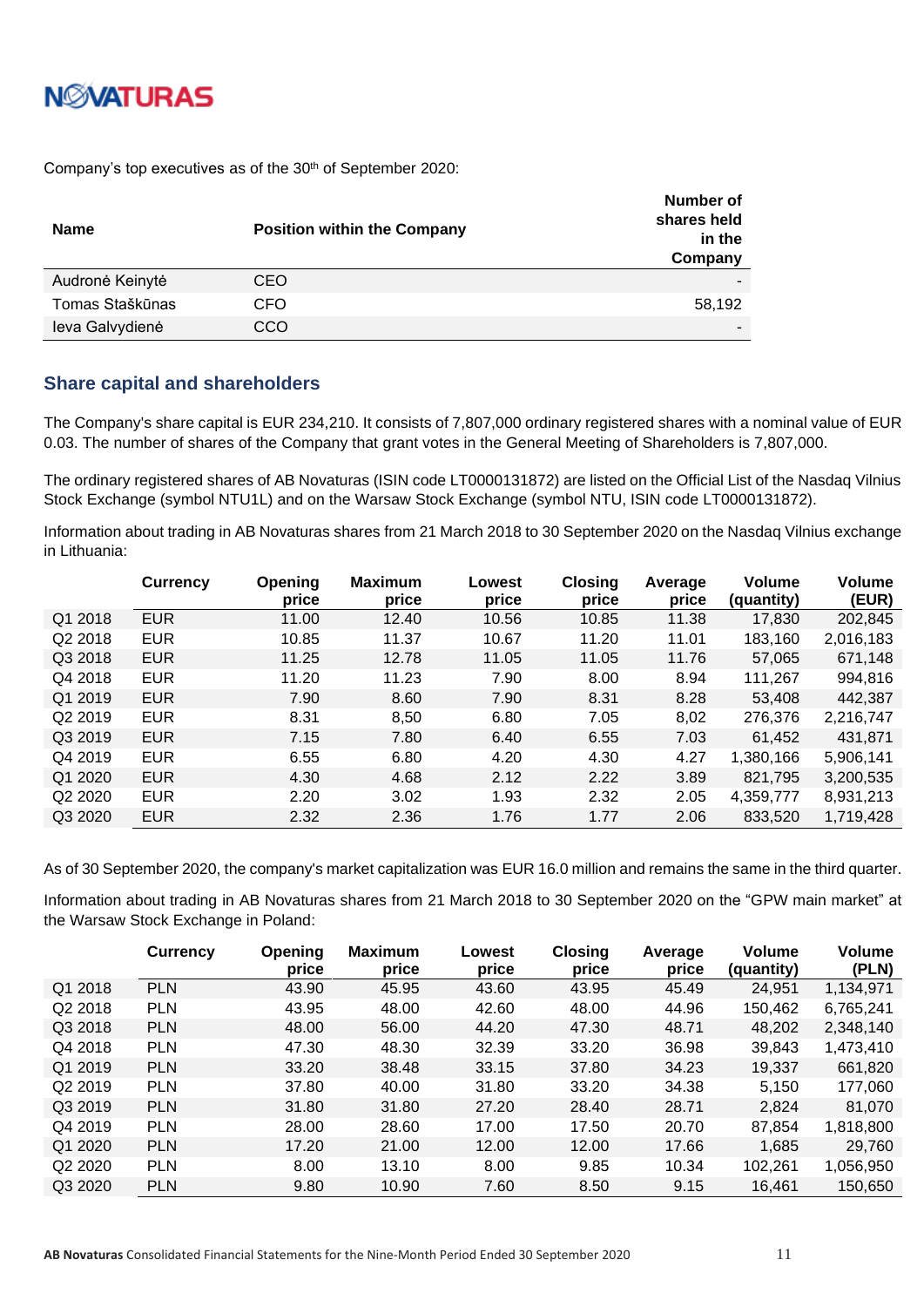As of 30 September 2020, the company's market capitalization was PLN 76.9 million and, calculated in PLN, increased by 15.88% during second quarter.

Shareholders holding at least 5% of share capital and votes as of 30 September 2020:

| Name of the shareholder | <b>Number of shares</b> | Share of authorized capital<br>and total number of votes |
|-------------------------|-------------------------|----------------------------------------------------------|
| Rendez Vous OU          | 800,000                 | 10.25                                                    |
| Moonrider OU            | 780,000                 | 9.99                                                     |
| ME Investicija          | 779,900                 | 9.99                                                     |
| Ugnius Radvila          | 740,702                 | 9.49                                                     |
| Rytis Šūmakaris         | 535,278                 | 6.86                                                     |
| Vidas Paliūnas          | 535,278                 | 6.86                                                     |
| Rondam AS               | 410,000                 | 5.25                                                     |
| Others (free float)     | 3,225,842               | 41.32                                                    |
| <b>Total</b>            | 7,807,000               | 100.00                                                   |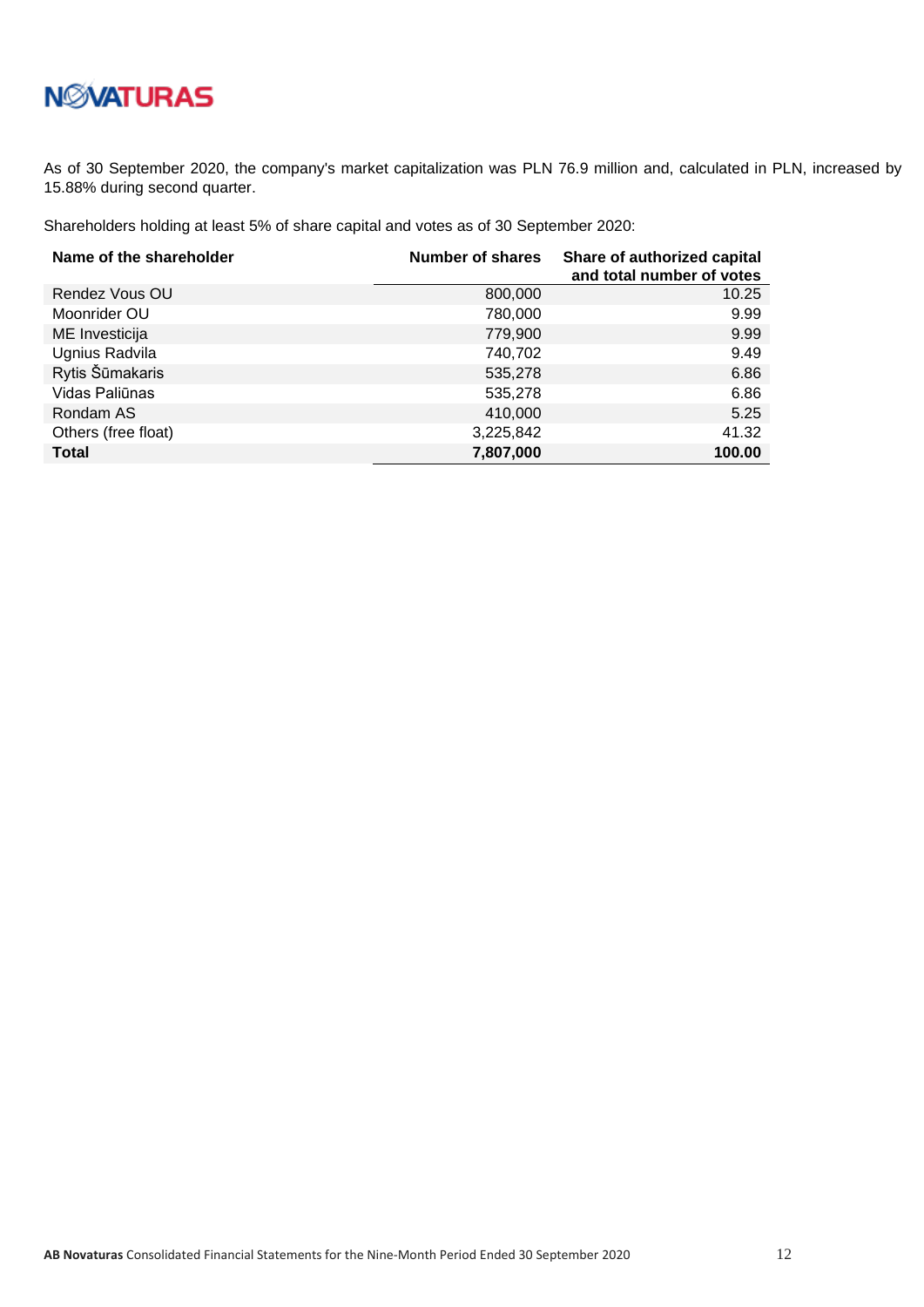### <span id="page-12-0"></span>Consolidated statements of comprehensive income

|                                                                                                                                             | Q3 2020  | Q3 2019   | Change,<br>℅                 | 9M 2020   | 9M 2019    | Change,<br>% |
|---------------------------------------------------------------------------------------------------------------------------------------------|----------|-----------|------------------------------|-----------|------------|--------------|
| <b>Sales</b>                                                                                                                                | 7,078    | 56,311    | $-87.4$                      | 30,554    | 139,571    | $-78.1$      |
| Cost of sales                                                                                                                               | (6, 310) | (50, 213) | $-87.4$                      | (27, 125) | (123, 413) | $-78.0$      |
| <b>Gross profit</b>                                                                                                                         | 768      | 6,098     | $-87.4$                      | 3,429     | 16,158     | $-78.8$      |
| Sales and marketing expenses                                                                                                                | (998)    | (3,991)   | $-75.0$                      | (3, 452)  | (10, 357)  | $-66.7$      |
| General and administrative expenses                                                                                                         | (577)    | (917)     | $-37.1$                      | (1,747)   | (3,012)    | $-42.0$      |
| Other operating income                                                                                                                      | 5        | 1         | $\overline{\phantom{a}}$     | 1         | 2          |              |
| Other operating (expenses)                                                                                                                  |          |           | $\overline{\phantom{a}}$     | (1)       | (2)        |              |
| <b>Profit from operations</b>                                                                                                               | (802)    | 1,191     | $\blacksquare$               | (1,770)   | 2,789      |              |
| Finance income                                                                                                                              | 48       | 100       | $\overline{\phantom{a}}$     | 580       | 370        |              |
| Finance (expenses)                                                                                                                          | (885)    | (259)     | $\blacksquare$               | (2,925)   | (848)      |              |
| Profit before tax                                                                                                                           | (1,639)  | 1,032     | ٠                            | (4, 115)  | 2,311      |              |
| Income tax (expense)                                                                                                                        | 189      | (128)     |                              | 421       | (970)      |              |
| Net profit                                                                                                                                  | (1, 450) | 904       | -                            | (3,694)   | 1,341      |              |
| Other comprehensive income to be<br>reclassified to profit or loss in subsequent<br>periods<br>Result of changes in cash flow hedge reserve | 467      | 70        | $\blacksquare$               | (1, 188)  | 1,295      |              |
| Impact of income tax                                                                                                                        | (69)     | (10)      |                              | 179       | (194)      |              |
| Total comprehensive income for the year                                                                                                     | (1,052)  | 964       | $\blacksquare$               | (4,703)   | 2442       |              |
|                                                                                                                                             |          |           |                              |           |            |              |
| Net profit attributable to:                                                                                                                 |          |           |                              |           |            |              |
| The shareholders of the Company<br>Non-controlling interests                                                                                | (1,450)  | 904       |                              | (3,694)   | 1,341      |              |
|                                                                                                                                             | (1, 450) | 904       | $\blacksquare$               | (3,694)   | 1,341      |              |
|                                                                                                                                             |          |           |                              |           |            |              |
| Total comprehensive income attributable to:                                                                                                 |          |           |                              |           |            |              |
| The shareholders of the Company                                                                                                             | (1,052)  | 964       | $\blacksquare$               | (4,703)   | 2,442      |              |
| Non-controlling interests                                                                                                                   |          |           |                              |           |            |              |
|                                                                                                                                             | (1,052)  | 964       | $\qquad \qquad \blacksquare$ | (4, 703)  | 2,442      |              |
|                                                                                                                                             |          |           |                              |           |            |              |
| Earnings per share (EPS) for continuing<br>operations:                                                                                      |          |           |                              |           |            |              |
| Basic and diluted, profit for the year attributable<br>to ordinary equity holders of the parent (in EUR)                                    | (0.19)   | 0.12      | $\overline{a}$               | (0.47)    | 0.17       |              |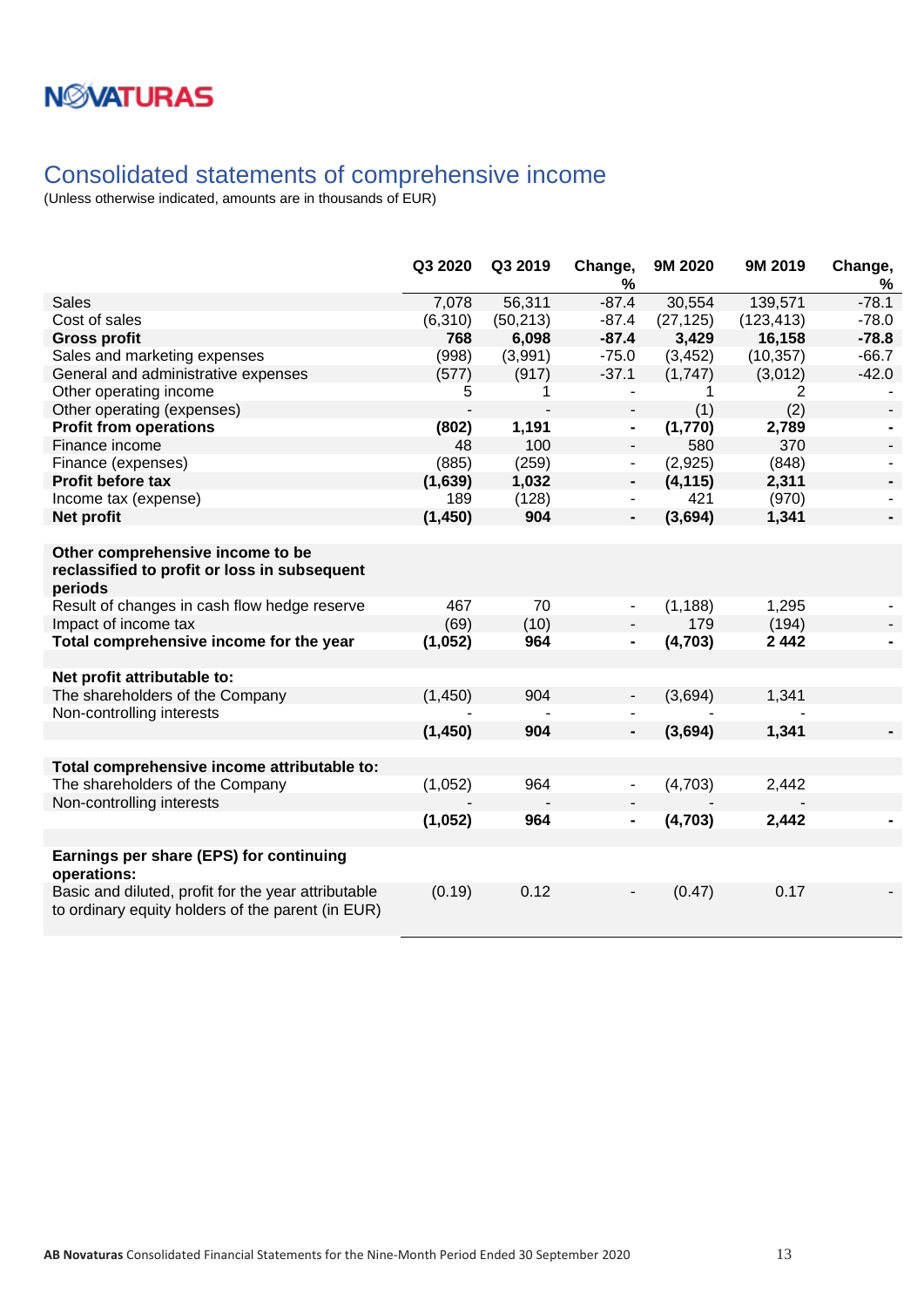### <span id="page-13-0"></span>Consolidated statements of financial position

|                                                | 30 September 2020 | 31 December 2019 | 30 September 2019 |
|------------------------------------------------|-------------------|------------------|-------------------|
| <b>ASSETS</b>                                  |                   |                  |                   |
| Non-current assets                             |                   |                  |                   |
| Goodwill                                       | 30,327            | 30,327           | 30,327            |
| Other intangible assets                        | 144               | 248              | 290               |
| Property, plant and equipment                  | 136               | 208              | 231               |
| Right-of-use assets                            | 504               | 562              |                   |
| Long term receivables                          | 217               | 220              | 222               |
| Deferred income tax asset                      | 580               | 30               | 7                 |
| <b>Total non-current assets</b>                | 31,908            | 31,595           | 31,077            |
|                                                |                   |                  |                   |
| <b>Current assets</b>                          |                   |                  |                   |
| Inventories                                    | $\overline{2}$    | 4                | 4                 |
| Prepayments and deferred expenses              | 8,400             | 8,973            | 6,295             |
| Trade accounts receivable                      | 529               | 652              | 929               |
| Prepaid income tax                             | 70                | 175              | 177               |
| Other receivables                              | 805               | 874              | 1,176             |
| Other current financial assets                 |                   | 261              |                   |
| Restricted cash                                | 3,200             | 2,300            | 3,200             |
| Cash and cash equivalents                      | 5,559             | 4,554            | 13,108            |
| <b>Total current assets</b>                    | 18,565            | 17,793           | 24,889            |
|                                                |                   |                  |                   |
| <b>Total assets</b>                            | 50,473            | 49,388           | 55,966            |
|                                                |                   |                  |                   |
| <b>EQUITY AND LIABILITIES</b><br><b>Equity</b> |                   |                  |                   |
| Share capital                                  | 234               | 234              | 234               |
| Cash flow hedge reserve                        | (788)             | 222              | (251)             |
| Legal reserve                                  | 29                | 29               | 29                |
| Foreign currency translation reserve           | 145               | 145              | 145               |
| Retained earnings                              | 15,830            | 19,524           | 16,651            |
| <b>Total equity</b>                            | 15,450            | 20,154           | 16,808            |
|                                                |                   |                  |                   |
| <b>Liabilities</b>                             |                   |                  |                   |
| <b>Non-current liabilities</b>                 |                   |                  |                   |
| Non-current borrowings                         | 10,740            | 4,000            | 6,000             |
| Other non-current liabilities                  | 171               |                  |                   |
| Deferred income tax liabilities                |                   |                  | 3,204             |
| Non-current lease liabilities                  | 302               | 360              |                   |
| <b>Total non-current liabilities</b>           | 11,213            | 4,360            | 9,204             |
|                                                |                   |                  |                   |
| <b>Current liabilities</b>                     |                   |                  |                   |
| Current portion of non-current borrowings      | 2,086             | 2,000            |                   |
| <b>Current borrowings</b>                      |                   |                  | 750               |
|                                                | 3,550             |                  |                   |
| Trade payables                                 | 1,776             | 4,173            | 5,872             |
| Advances received                              | 13,188            | 14,997           | 22,337            |
| Income tax payable                             | 977               | 1,253            | 74                |
| Other current liabilities and accrued expenses | 1,090             | 2,235            | 921               |
| Lease liabilities                              | 214               | 216              |                   |
| Other current financial liabilities            | 929               |                  |                   |
| <b>Total current liabilities</b>               | 23,810            | 24,874           | 29,954            |
| <b>Total equity and liabilities</b>            | 50,473            | 49,388           | 55,966            |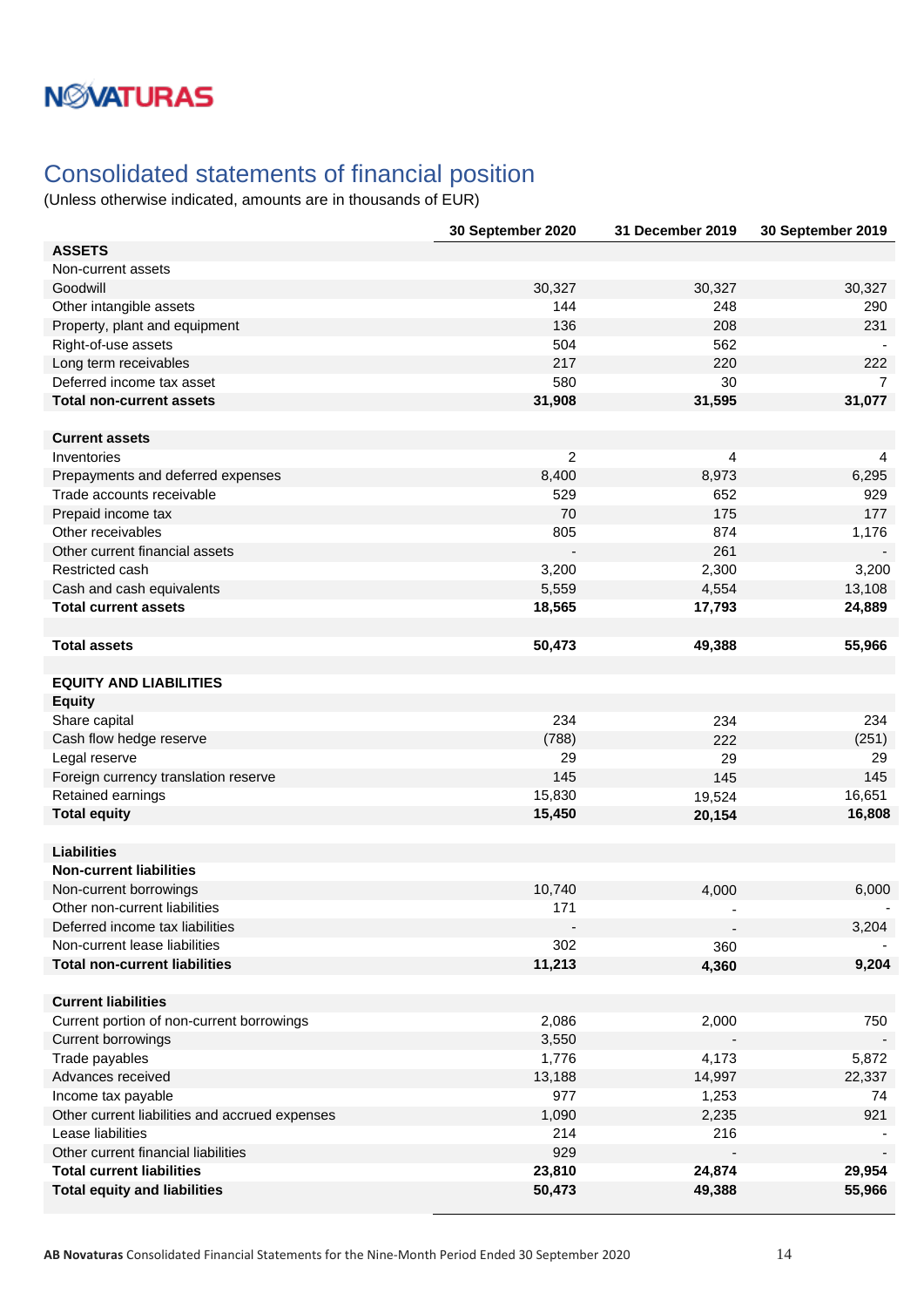### <span id="page-14-0"></span>Consolidated statements of changes in equity

|                                 | <b>Share</b><br>capital  | Legal<br>reserve         | Cash<br>flow<br>hedge<br>reserve | <b>Retained</b><br>earnings | Foreign<br>currency<br>translation<br>reserve | <b>Equity</b><br>attributable<br>to equity<br>holders |
|---------------------------------|--------------------------|--------------------------|----------------------------------|-----------------------------|-----------------------------------------------|-------------------------------------------------------|
| Balance as at 31 December 2018  | 234                      | 29                       | (1, 351)                         | 15,310                      | 145                                           | 14,367                                                |
| Net profit for the year         | $\overline{a}$           | $\overline{a}$           |                                  | 4,214                       |                                               | 4,214                                                 |
| Other comprehensive income      |                          | $\overline{\phantom{a}}$ | 1,573                            |                             |                                               | 1,573                                                 |
| Total comprehensive income      |                          |                          | 1,573                            | 4,214                       |                                               | 5,787                                                 |
| Increase in share capital       | $\overline{\phantom{0}}$ | $\overline{\phantom{0}}$ | $\blacksquare$                   | $\overline{\phantom{a}}$    | ۰                                             |                                                       |
| Dividends paid                  | $\blacksquare$           | $\blacksquare$           | ٠                                | $\blacksquare$              |                                               |                                                       |
| Balance as at 31 December 2019  | 234                      | 29                       | 222                              | 19,524                      | 145                                           | 20,154                                                |
| Net profit for the year         |                          |                          |                                  | (3,694)                     |                                               | (3,694)                                               |
| Other comprehensive income      | -                        | $\overline{\phantom{a}}$ | (1,009)                          |                             |                                               | (1,009)                                               |
| Total comprehensive income      |                          |                          | (1,009)                          | (3,694)                     |                                               | (4,703)                                               |
| Increase in share capital       | $\overline{\phantom{a}}$ | $\overline{\phantom{a}}$ |                                  |                             |                                               |                                                       |
| Dividends paid                  | $\overline{a}$           | $\overline{a}$           | ٠                                | $\overline{\phantom{a}}$    |                                               |                                                       |
| Balance as at 30 September 2020 | 234                      | 29                       | (788)                            | 15,830                      | 145                                           | 15,450                                                |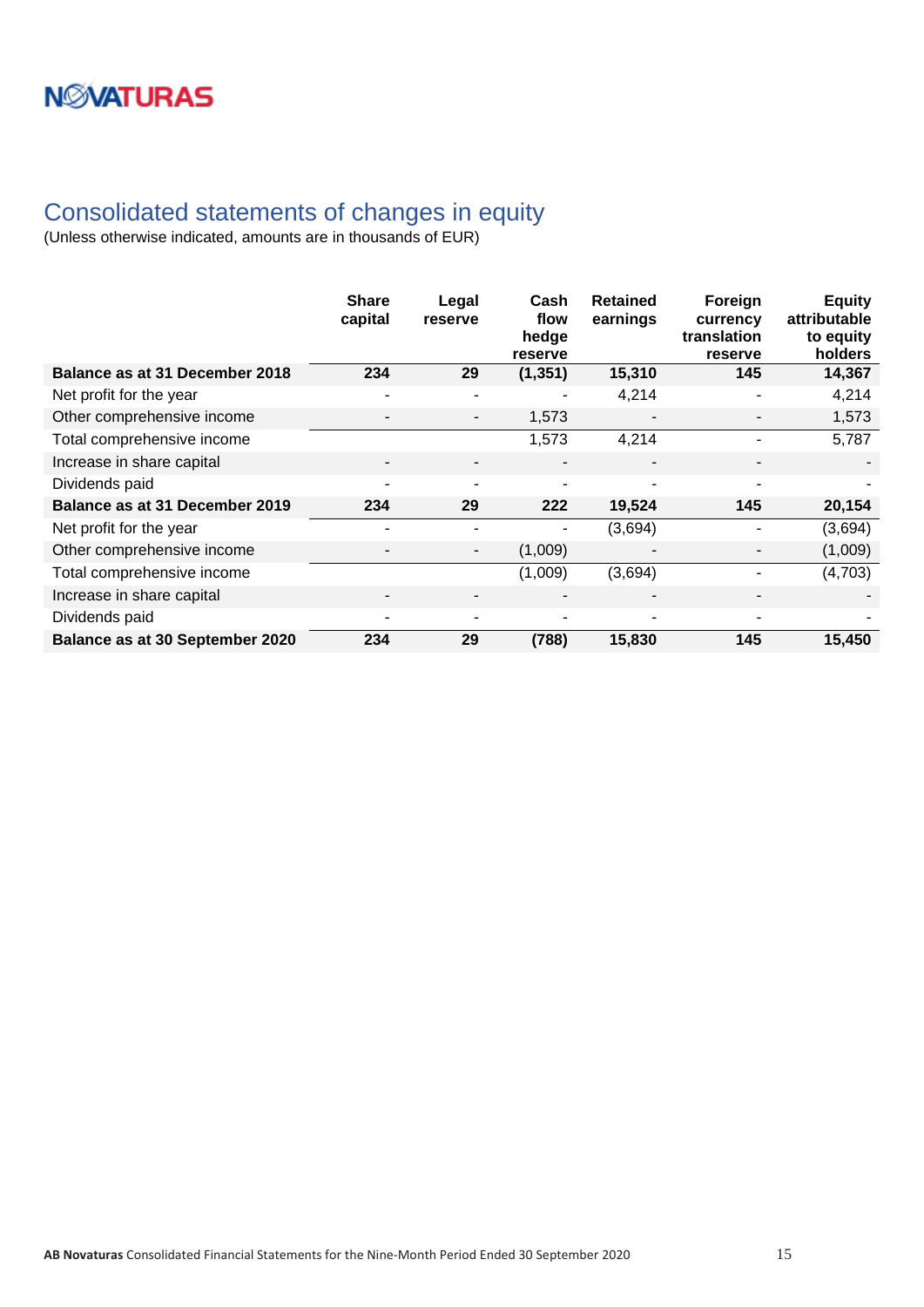## **NMATURAS**

### <span id="page-15-0"></span>Consolidated statements of cash flow

|                                                                          | 9M 2020  | 9M 2019 |
|--------------------------------------------------------------------------|----------|---------|
| Cash flows from (to) operating activities                                |          |         |
| Net profit                                                               | (3,694)  | 1,341   |
| Adjustments for non-cash items:                                          |          |         |
| Depreciation and amortization                                            | 189      | 226     |
| Change in deferred income tax                                            |          | 423     |
| Current income tax expenses                                              |          | 970     |
| Elimination of financial, investment and other non-cash activity results | (416)    | 1,576   |
|                                                                          | (3,921)  | 4,536   |
|                                                                          |          |         |
| <b>Changes in working capital:</b>                                       |          |         |
| Decrease in inventories                                                  | 2        | (1)     |
| (Increase) decrease in trade receivables                                 | 123      | (232)   |
| (Increase) decrease in other receivables                                 | 330      | 852     |
| (Increase) decrease in prepayments and deferred expenses                 | 576      | 2,409   |
| Increase (decrease) in trade payables                                    | (2, 397) | 1,261   |
| Increase in advances received                                            | (1,809)  | 8,078   |
| Income tax paid                                                          | (721)    | (978)   |
| Increase (decrease) in other accounts payable and accrued expenses       | (217)    | (2,872) |
| Net cash flows from operating activities                                 | (8,034)  | 13,053  |
|                                                                          |          |         |
| Cash flows from (to) investing activities                                |          |         |
| (Acquisition) of non-current assets (except investments)                 | (19)     | (64)    |
| Proceeds from sale of non-current assets (except investments)            | 5        | 36      |
| Net cash flows (to) investing activities                                 | (14)     | (28)    |
|                                                                          |          |         |
| <b>Cash flows from financing activities</b>                              |          |         |
| Loans received                                                           | 14,997   | 8,000   |
| (Repayment) of loans                                                     | (4, 450) | (9,250) |
| Interest (paid)                                                          | (594)    | (370)   |
|                                                                          |          |         |
| Net cash flows (to) financing activities                                 | 9,953    | (1,620) |
|                                                                          |          |         |
| Net increase (decrease) in cash flows                                    | 1,905    | 11,405  |
|                                                                          |          |         |
| Cash and cash equivalents at the beginning of the year                   | 6,854    | 4,903   |
|                                                                          |          |         |
| Cash and cash equivalents at the end of period                           | 8,759    | 16,308  |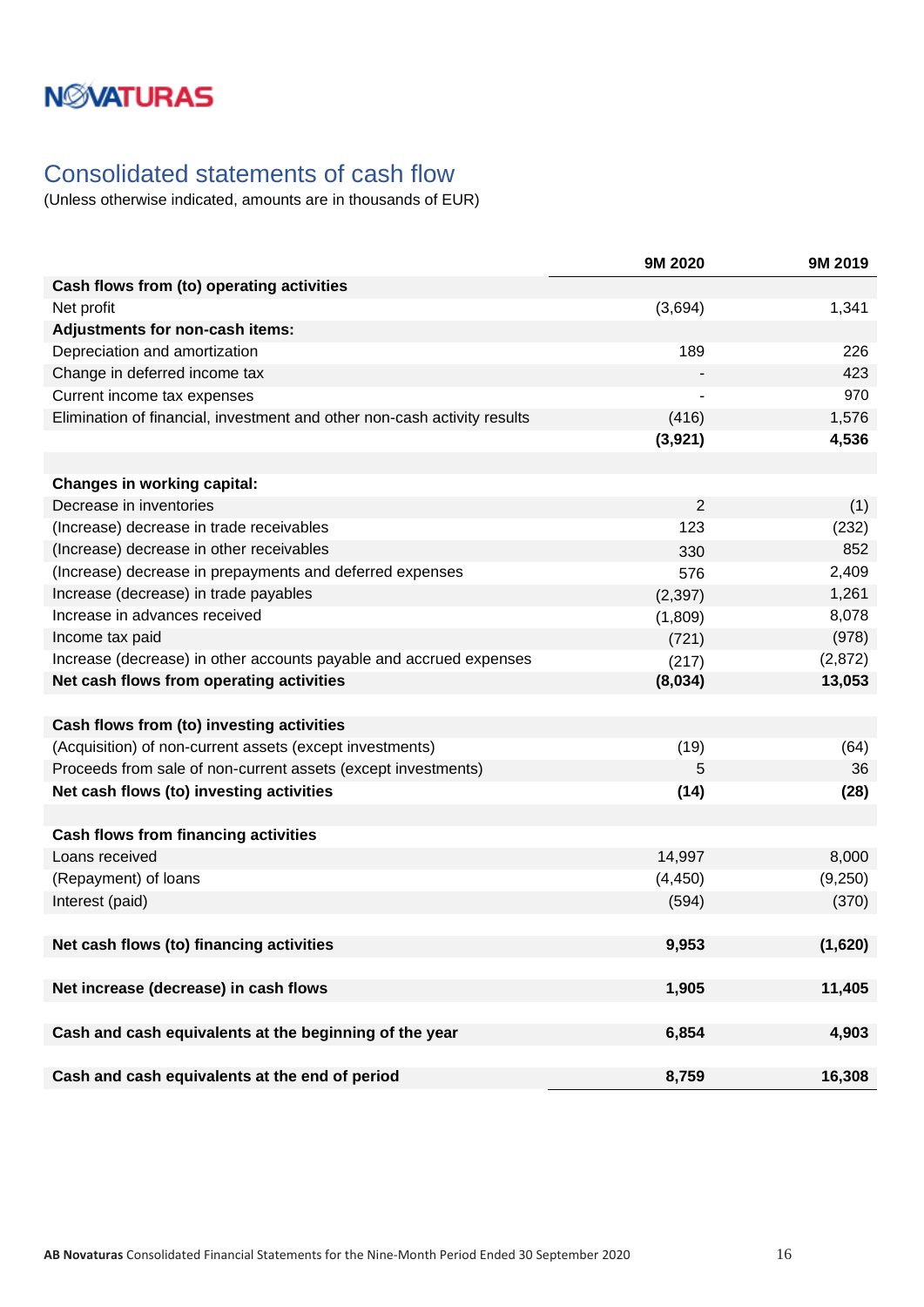# **N***N***XATURAS**

### <span id="page-16-0"></span>Notes to the financial statements

#### <span id="page-16-1"></span>**Information about subsidiaries**

Novaturas Group is a holding structure and AB Novaturas is the parent company which conducts operations directly and through subsidiaries in their respective markets - Lithuania, Latvia and Estonia.

| Company                        | <b>Country of operations</b> | Shareholding % as of 30 September 2020 |
|--------------------------------|------------------------------|----------------------------------------|
| <b>Novatours SIA</b>           | Latvia                       | 100                                    |
| Novatours OU                   | Estonia                      | 100                                    |
| Aviaturas ir Partneriai UAB    | Lithuania                    | 100                                    |
| <b>SRL Novatours Holidays*</b> | Romania                      | 100                                    |

\* Operations of the subsidiary in Romania were discontinued in 2009.

#### <span id="page-16-2"></span>**Sales and marketing expenses**

|                                    | Q3 2020 | Q3 2019        | Change, %      | 9M 2020 | 9M 2019 | Change, % |
|------------------------------------|---------|----------------|----------------|---------|---------|-----------|
| Commissions                        | 406     | 2,970          | $-86.3$        | 1,619   | 7,364   | $-78.0$   |
| Salaries and related taxes         | 409     | 621            | $-34.2$        | 1,165   | 1,826   | $-36.2$   |
| Advertising and marketing expenses | 98      | 284            | $-65.4$        | 410     | 797     | $-48.6$   |
| Rent and maintenance expenses      | 54      | 58             | $-6.1$         | 155     | 168     | $-7.7$    |
| Depreciation and amortization      | 8       | 6              | $+38.0$        | 27      | 15      | $+80.0$   |
| Business trips expenses            | 1       | 4              | $-76.9$        | 9       | 25      | $-64.0$   |
| Communication expenses             | 7       | 9              | $-17.7$        | 21      | 32      | $-34.4$   |
| <b>Transportation expenses</b>     | 5       | 12             | $-58.6$        | 16      | 29      | $-44.8$   |
| Representation expenses            | -       | $12 \,$        | $\blacksquare$ | 8       | 49      | $-83.7$   |
| Training expenses                  | ۰       | $\blacksquare$ | $\blacksquare$ |         |         | $-50.0$   |
| Other                              | 10      | 16             | $-37.9$        | 21      | 50      | $-58.0$   |
| Total:                             | 998     | 3,991          | $-75.0$        | 3,452   | 10,357  | $-66.7$   |

#### <span id="page-16-3"></span>**General and administrative expenses**

|                                | Q3 2020 | Q3 2019 | Change, %      | 9M 2020 | 9M 2019 | Change, % |
|--------------------------------|---------|---------|----------------|---------|---------|-----------|
| Salaries and related taxes     | 297     | 489     | $-39.2$        | 843     | 1,573   | $-46.4$   |
| Rent and maintenance expenses  | 24      | 25      | $-4.0$         | 65      | 92      | $-29.3$   |
| Depreciation and amortization  | 53      | 88      | $-40.1$        | 163     | 211     | $-22.7$   |
| Business trips expenses        | ۰       | 23      | $-100.0$       | 8       | 65      | $-87.7$   |
| Communication expenses         | 6       | 10      | $-40.3$        | 17      | 29      | $-41.4$   |
| Consulting expenses            | 44      | 24      | $+84.2$        | 137     | 149     | $-8.1$    |
| <b>Transportation expenses</b> | 8       | 10      | $-16.1$        | 24      | 33      | $-27.3$   |
| Representation expenses        | 6       | 30      | $-80.2$        | 20      | 75      | $-73.3$   |
| Bad debt expenses              | ۰       | 4       | $\blacksquare$ | ٠       | 30      |           |
| Training expenses              | ۰       | 6       | ٠              | 6       | 16      | $-62.5$   |
| Other                          | 139     | 209     | $-33.5$        | 464     | 739     | $-37.2$   |
| Total:                         | 577     | 917     | $-37.1$        | 1,747   | 3.012   | $-42.0$   |

In the nine-months of 2020, the Company incurred one-off expenses related to legal cases (EUR 42,000) and headcount decrease (EUR 33,000). In the nine-months of 2019, the Company incurred one-off expenses related to legal cases (EUR 105,000) and headcount decrease (EUR 66,000).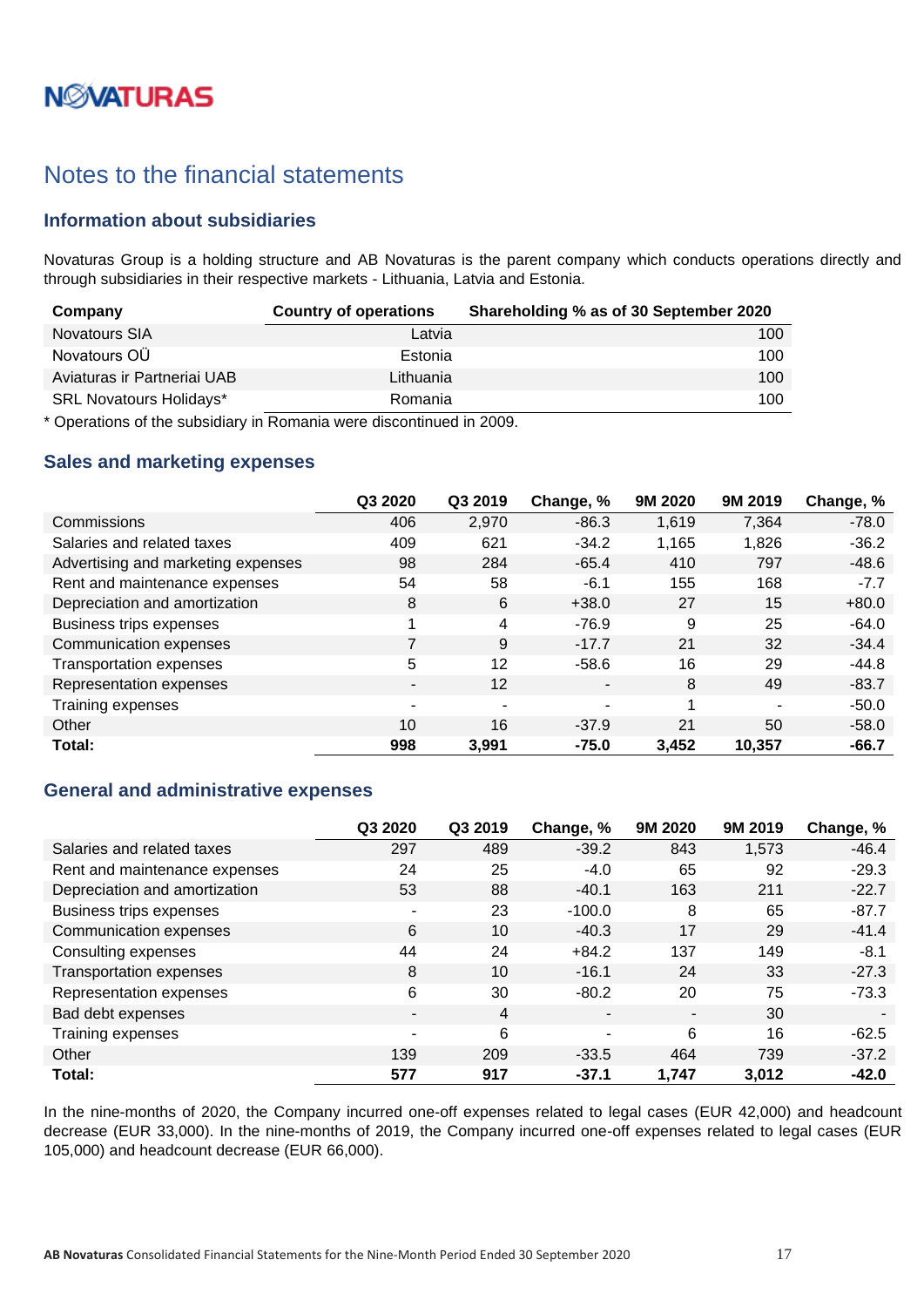

#### <span id="page-17-0"></span>**Hedging**

The Company operates as a tour operator. Due to its business specifics the Company is exposed to the risk of fluctuation in the price of aviation fuel and the EUR/USD foreign exchange rate. The Company hedges against changes in aviation fuel prices (which affect fuel costs) and against changes in the EUR/USD exchange rate (which affects fuel and hotel costs) for the entire period of early bookings for upcoming summer and winter seasons using forward and future contracts. When derivative positions are closed on a monthly basis, the result is accounted in the comprehensive income report.

The tables below present the closed hedging contracts result and still-held hedging contracts at the period-end market value (in thousands of EUR):

|                                                                                                            | Q3 2020      | Q3 2019 | Change      | 9M 2020      | 9M 2019 | Change  |
|------------------------------------------------------------------------------------------------------------|--------------|---------|-------------|--------------|---------|---------|
| Result of closed hedging contracts already<br>reflected in the period statement of<br>comprehensive income | (640)        | (239)   | (401)       | (1,698)      | (462)   | (1,236) |
|                                                                                                            | 30 September |         | 31 December | 30 September |         |         |
|                                                                                                            |              | 2020    | 2019        |              | 2019    |         |
| Market value of existing hedges at the end<br>of the period                                                |              | (927)   | 261         |              | (295)   |         |

Ineffective result of closed hedging contracts for the 2nd and 3rd quarters is reflected under financing activities in statement of comprehensive income.

#### <span id="page-17-1"></span>**Borrowings and off-balance sheet commitments**

The loans granted to the company are shown in the table below:

| Long term borrowings                                                       | 30 September<br>2020 | 31 December<br>2019 | 30 September<br>2019 |
|----------------------------------------------------------------------------|----------------------|---------------------|----------------------|
| AB Luminor Bank Ioan, annual interest rate of 3-month EURIBOR<br>$+3.8%$   | 6,000                | 6,000               | 7,500                |
| AB Luminor Bank Ioan, annual interest rate of 3-month EURIBOR<br>$+4.0%$   | 4.826                |                     |                      |
| UAB "Investicijų ir verslo garantijos" loan, annual interest rate<br>1.69% | 1,000                |                     |                      |
| Altum Ioan, annual interest rate 2.9%                                      | 1.000                | -                   |                      |
| Current portion of non-current borrowings                                  | (2,086)              | (2,000)             | (1,500)              |
| <b>Total non-current borrowings</b>                                        | 10,740               | 4,000               | 6,000                |

| <b>Current borrowings</b>                                                | <b>30 September</b> | 31 December 30 September |      |
|--------------------------------------------------------------------------|---------------------|--------------------------|------|
|                                                                          | 2020                | 2019                     | 2019 |
| AB Luminor Bank Ioan, annual interest rate of 3-month EURIBOR<br>$+4.0%$ | 3.550               | -                        |      |
| <b>Total current borrowings</b>                                          | 3.550               |                          |      |

Information regarding received but unused borrowings as at 30 September 2020:

AB Luminor Bank loan, annual interest rate of 3-month EURIBOR + 4.0% 174

The company also had unused overdraft in amount of EUR 1,087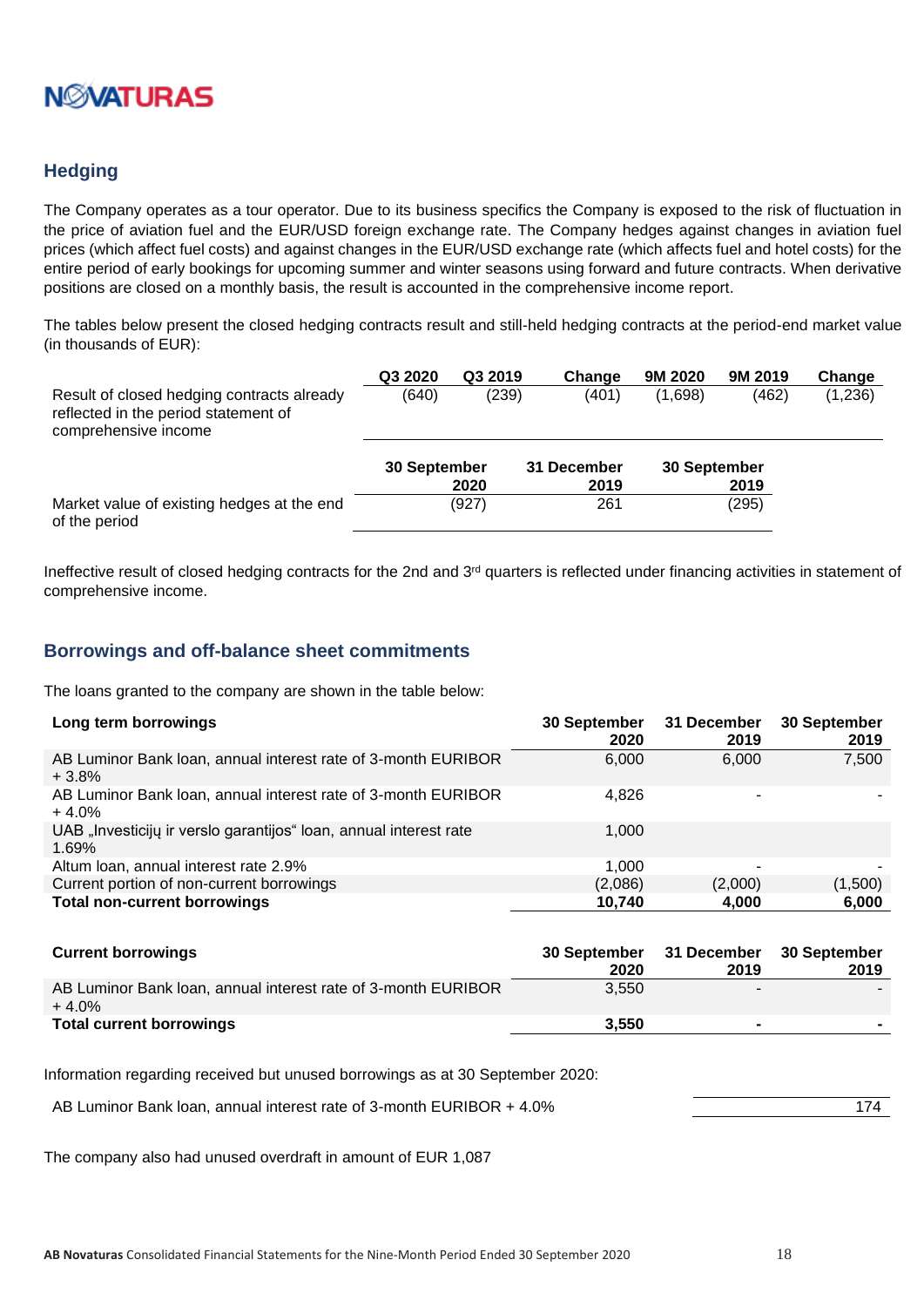

Off-balance sheet commitments:

| <b>Bank guarantees</b>                                         | <b>Total Limit at</b><br><b>30 September</b> | Used limit at 30<br><b>Septemebr</b> |
|----------------------------------------------------------------|----------------------------------------------|--------------------------------------|
|                                                                | 2020                                         | 2020                                 |
| AB Luminor Bank annual interest rate of 3-month EURIBOR + 1.7% | 10.000                                       | 10.000                               |

Bank guarantees are used to ensure the travel organizer's obligations in Lithuania, Latvia and Estonia.

#### <span id="page-18-0"></span>**Related party transactions**

During the nine-month period ended 30 September 2020, total payments of EUR 55,000 (of which EUR 31,00 during the third quarter) were made to Supervisory Council and Board members.